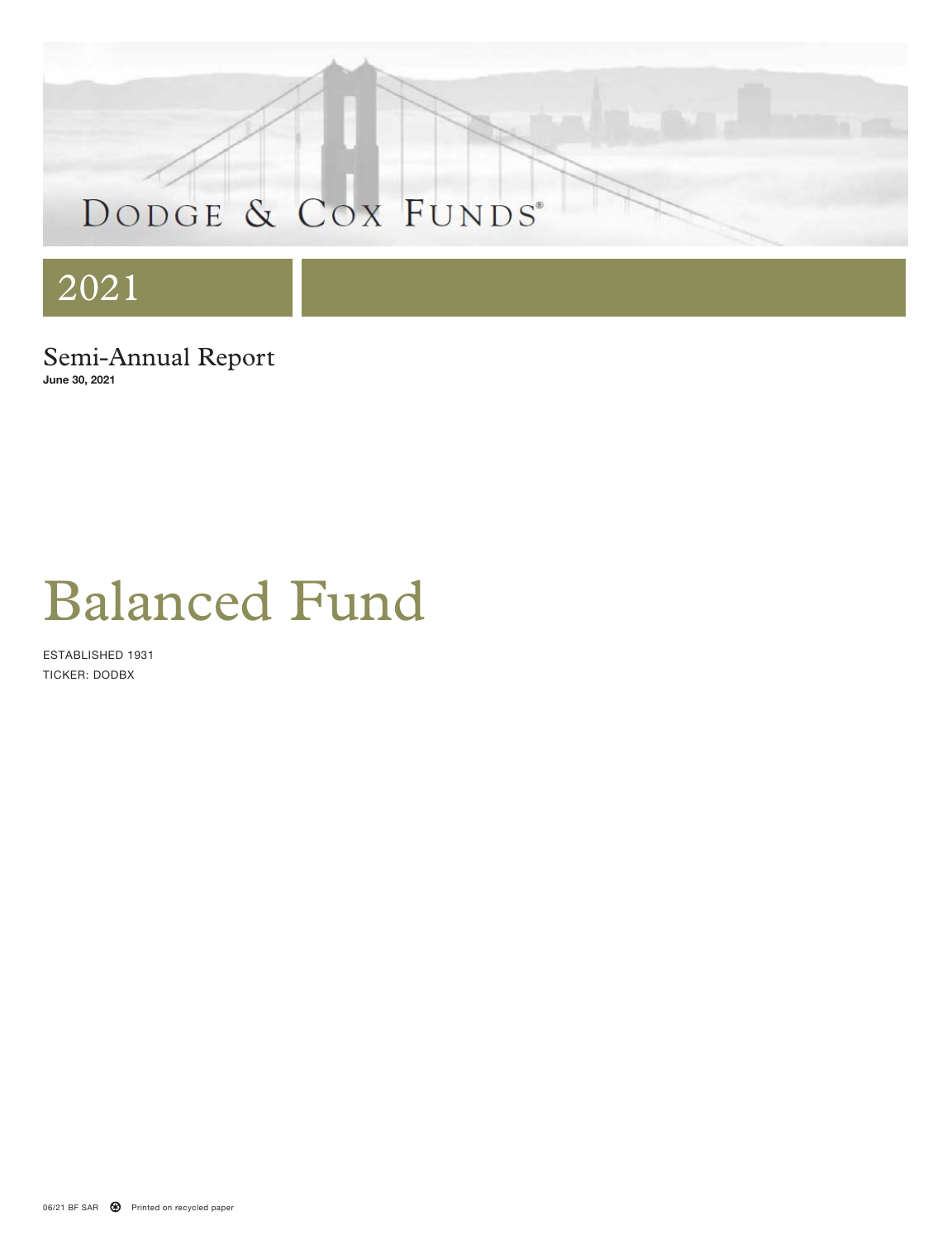### To Our Shareholders

The Dodge & Cox Balanced Fund had a total return of 16.7% for the six months ended June 30, 2021, compared to 8.3% for the Combined Index (a 60/40 blend of stocks and fixed income securities).

### **Market Commentary**

The U.S. equity market returned 15.3% for the first half of 2021, extending gains that began in March 2020 (when the World Health Organization declared COVID-19 a pandemic). In November, Pfizer and BioNTech announced they had successfully developed a COVID-19 vaccine, which boosted markets. During the first half of 2021, the successful rollout of COVID-19 vaccines, unprecedented fiscal and monetary stimulus, healthy consumer balance sheets, and tightening labor markets created optimism about U.S. economic growth and helped propel stock market returns. Cyclical sectors of the market that lagged in early 2020 (e.g., Energy, Financials, Industrials) have recently outperformed significantly. Since the end of 2020, long-term interest rates and commodity prices have risen, boosting the Financials and Energy sectors. Stock prices now reflect the market's expectations for a sustained, strong economic recovery.

Value stocks have outperformed growth stocks by 12 percentage points since last November, but they continue to trade at a large discount to growth stocks.<sup>a</sup> The Russell 1000 Growth Index trades at a lofty 31.5 times forward earnings compared to 17.9 times for the Russell 1000 Value Index, a historically wide valuation disparity. Many growth stocks are high-valuation technology companies with extreme valuations that reflect high expectations. We believe a number of these companies face significant challenges, including mounting competitive, technological, and regulatory threats. In addition, their valuations have benefited from lower interest rates and their perceived durability amid COVID-19, both of which could change going forward.

The U.S. investment-grade fixed income market returned -1.6% for the first six months of  $2021$ , argely due to price declines associated with rising Treasury yields. The Corporate sector performed well, driven by strong fundamentals and ongoing demand for yield from investors. Federal Reserve officials updated their forecast in June indicating plans for two rate hikes in 2023, a change from previous guidance of no increases that year. Policymakers have reiterated that the Fed will keep the federal funds rate near zero until the economy returns to full employment and inflation rises and stays above its 2% target for some time.

#### **Investment Strategy**

We regularly assess the appropriate asset allocation for the Fund, which we set based on our long-term outlook for the Fund's equity, fixed income, and hybrid securities (e.g., preferred stock). While we build the portfolio on a bottom-up basis, we also determine the optimal allocation by modeling expected return and risk (or variability of return) for each broad asset class and Fund holding. Reflecting our more positive outlook for equities than fixed income, the Fund holds 66.2% in unhedged equities, 4.1% in hedged equities, 25.9% in fixed income securities, and 1.6% in hybrid securities (e.g., preferred stock).<sup>c</sup>

We also regularly estimate the Fund's "effective equity exposure" because common stock allocation is not always the best guide for measuring how the Fund's portfolio risk compares to its 60/40 benchmark. The Fund's equity positions, for example, are more procyclical than the S&P 500 benchmark. The Fund also has equity risk from its preferred stock holdings and credit tilt within the bond portfolio. In an attempt to hedge unwanted equity risk, the Fund holds a short S&P 500 futures position with a notional value of approximately 4.1% of the Fund's total net assets. We are excited about the prospects for the equity portfolio, but less excited by the return prospects of the overall market (e.g., the S&P 500). In shorting equity index futures, we have been able to manage the overall equity exposure of the Fund while still maintaining idiosyncratic exposure to the companies we favor.

#### **Equity Strategy**

The equity portfolio's composition is very different from the overall market, and trades at a meaningful discount to both the broad-based market and value universe: 13.9 times forward earnings compared to 22.3 times for the S&P 500 and 17.9 times for the R1000V. Stocks that benefit from rising interest rates are currently trading at particularly low relative valuations, and represent an area of emphasis for the portfolio. Even if interest rates do not rise, the portfolio is well positioned to benefit from valuation spreads returning to more historically normal levels. Moreover, the portfolio remains highly geared to an economic recovery, and we believe the U.S. economy is primed to grow. While concerns about COVID-19 variants could influence the trajectory of the recovery, we believe this is a manageable risk over our three- to five-year investment horizon.

Our disciplined, value-oriented approach—grounded in our extensive research, long-term investment horizon, and organizational independence—has led us to invest in out-of-favor companies with strong fundamentals during periods of uncertainty. During the first nine months of 2020, we shifted 11% of the portfolio into more depressed cyclical sectors, including Energy, Financials, and Information Technology Hardware. We largely funded those additions with trims from more defensive sectors, including Media, Pharmaceuticals, and Biotechnology.

Since November, however, we've taken largely reciprocal actions. We have trimmed more cyclical stocks as relative tradeoffs and value have recovered, and we have added to more defensive sectors based on company-specific opportunities. As the portfolio's holdings in the Energy and Financials sectors outperformed, we sold JPMorgan Chase and trimmed APA, Baker Hughes, Bank of America, Capital One Financial, Halliburton, and Truist Financial based on their increased valuations.<sup>d</sup> Despite these trims, the equity portfolio remains overweight Financials (25.5% compared to 11.3% of the S&P 500 and 20.8% of the R1000V). Many financial services companies have low relative valuations that stand to benefit from accelerating economic growth and higher interest rates. Meanwhile, the portfolio's Energy holdings (8.1% compared to 2.9% of the S&P 500 and 5.1% of the R1000V) trade at attractive valuations, generate high free cash flow relative to the market, are focused on returning capital to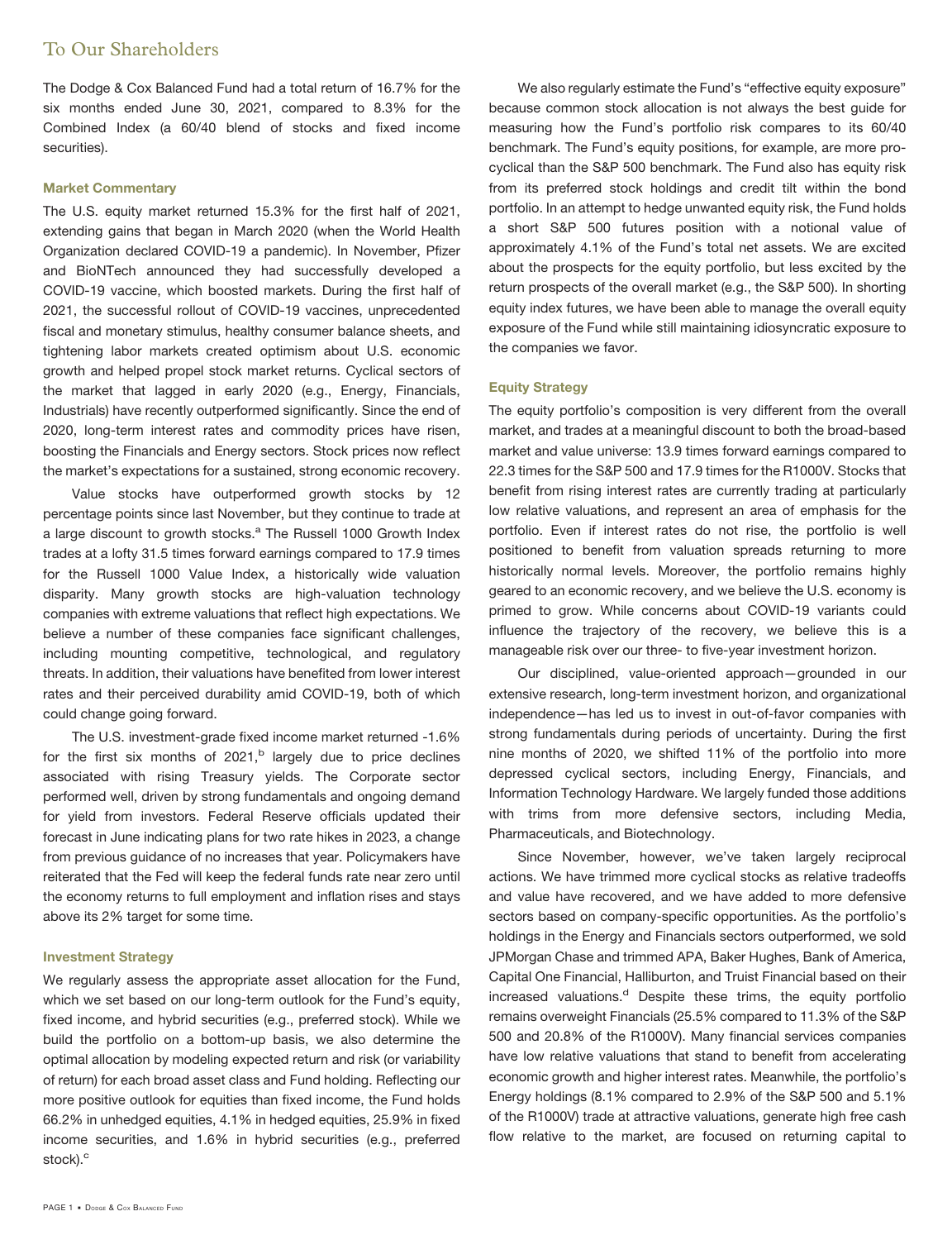shareholders, and should benefit from recovering demand for oil as economies reopen.

We recently added significantly to the portfolio's holdings in Health Care based on low relative valuations, attractive business models, and several company-specific opportunities. In the first half of 2021, our largest increases included Sanofi and Incyte within the Pharmaceuticals and Biotechnology industries, respectively.

#### Sanofi

Based in France, Sanofi is a global pharmaceuticals company with leading positions in rare diseases, vaccines, over-the-counter consumer health products, and emerging markets. Faced with a variety of operational issues and low research and development (R&D) productivity, Sanofi's new management team has stopped funding R&D in the highly competitive primary care drug market, prioritized the more lucrative specialty pharma market, and launched an aggressive cost-cutting program to raise profit margins closer to peer levels. Recent results are encouraging, and we believe Dupixent—a blockbuster anti-inflammatory drug with multiple use cases—should drive substantial growth going forward. Longer term, we are encouraged by an expanding late-stage drug development pipeline with a number of compounds showing signs of initial clinical success. These positive changes do not yet seem to be appreciated by many investors, as evidenced by the company's below average valuation of 13.4 times forward earnings. On June 30, Sanofi was a 2.9% position in the equity portfolio.

#### Incyte

Incyte is a U.S.-based biopharmaceutical company that discovers, develops, and commercializes proprietary therapeutics, largely focused on oncology. Since the equity portfolio invested in the company two years ago, Incyte has improved its R&D pipeline and launched three new products, which could collectively generate \$1 billion in sales annually. We believe Incyte offers an attractive investment opportunity. The company's reasonable valuation is supported by its main drug, Jakafi, which represents 83% of total revenues. And management continues to reinvest profits from the legacy product portfolio into the R&D pipeline. The team seeks to extend the Jakafi franchise beyond its patent expiry in 2027, and discover the next big drug to transform the company. Finally, Incyte could be an attractive acquisition candidate, given its growth prospects over the next decade, strong Jakafi franchise, and productive R&D organization. In addition, the company's strong corporate governance and representation of long-term investors on the board align its interests with those of other long-term shareholders like the Fund. Incyte was a 0.8% position in the equity portfolio at quarter end.

#### **Fixed Income Strategy**

Fixed Income portfolio changes over the past six months were much less dramatic than during the "opportunity rich" climate of the first half of 2020. However, we made a number of incremental changes to fine tune and prune the portfolio.

### The Corporate Sector: Unique Opportunities Amid Compressed **Spreads**

As we assessed the risk/reward dynamic within the portfolio in the face of a significant narrowing of credit spreads, $e$  we reduced the portfolio's credit exposure modestly. We made these reductions on an individual issuer basis, after careful consideration of fundamentals and valuations.

Despite reducing the portfolio's credit exposure generally, we have found unique opportunities in the tight overall spread environment. One set of corporate purchases includes what we refer to as "down in the capital structure" positions. Due to our stringent underwriting criteria and deep understanding of companies, we are comfortable purchasing bonds that are positioned at a subordinated level in the issuer's capital structure when fundamentals and valuations are appropriate. For example, we recently purchased senior unsecured bonds issued by T-Mobile U.S. and Charter Communications which have higher spreads than senior secured debt of the same companies.

#### The Securitized Sector: Adding Liquidity and Incremental Yield

The portfolio's holdings in the Securitized sector consist predominantly of Agency MBS,<sup>f</sup> with a small weighting in primarily AAA-rated asset-backed securities (ABS). As a group, these securities offer the potential for attractive total-return cash flows in the front and intermediate parts of the yield curve. They can also play an important role in the fixed income portfolio because of their dependable liquidity and high credit quality.

In light of high valuations during the first half of the year, we reduced the portfolio's Agency MBS weighting primarily via outright sales of TBA (to-be-announced) securities, which are traded in a highly liquid market.

We continue to favor low coupon, low loan balance Agency MBS, which we believe offer attractive prepayment protection for two main reasons. First, given the low initial note rates of the mortgages underlying these MBS, attractive refinancing options for borrowers will likely be muted. Second, low loan balance borrowers may lack sufficient financial incentives needed to offset the upfront fixed costs of refinancing, adding additional prepayment protection to the portfolio's position.

#### Defensive Duration: Mitigating the Risk of Rising Rates over Time

We extended the fixed income portfolio's duration<sup>g</sup> slightly during the first half of the year but maintained its below-benchmark duration position (5.3 years versus 6.6 years for the Bloomberg Barclays U.S. Agg as of June 30). This positioning reflects our view that longterm interest rates are more likely to overshoot current market expectations over our multi-year investment horizon than undershoot.

Although our expectations for interest rates are broadly similar to those expressed in the market, we believe there is a risk of both inflation and long-term rates moving higher than generally expected. This represents an asymmetric and unfavorable tradeoff for investors because of the meaningful duration risk and lack of yield cushion in the broad fixed income market. Given this view, we have positioned the portfolio with less exposure to the long end of the curve in order to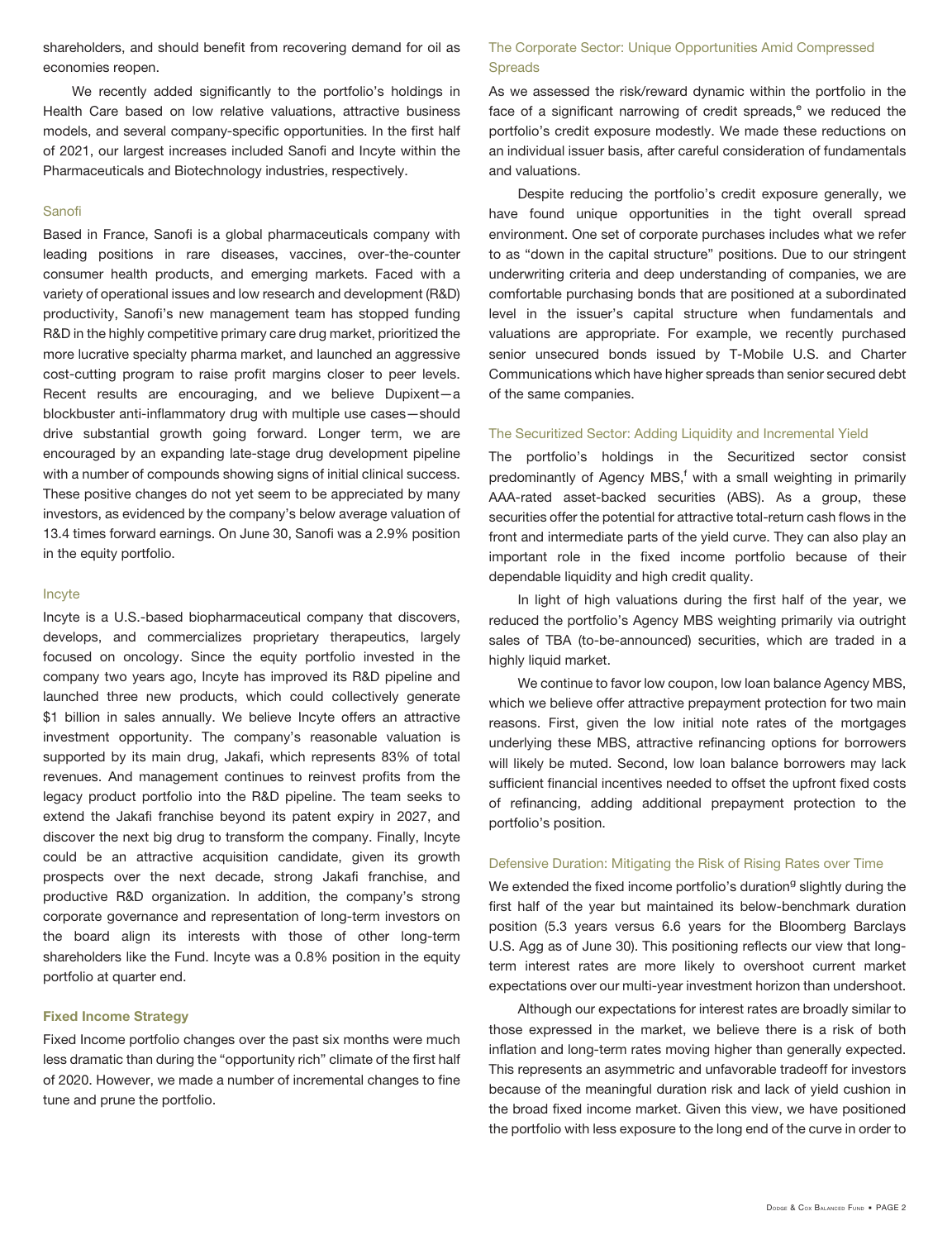mitigate the effect of price declines that would stem from even a small rise in interest rates.

### **In Closing**

We remain optimistic about the long-term outlook for our valueoriented Fund. The equity portfolio is comprised mostly of companies with strong businesses that we believe would benefit from sustained economic growth. We believe the current wide valuation disparities between value and growth stocks could close significantly in coming years. Within the fixed income portfolio, we continue to seek opportunities to build yield through our bottom-up, research-driven investment approach. In addition, the Fund is broadly diversified with exposure to many different investment drivers. Thank you for your continued confidence in our firm. As always, we welcome your comments and questions.

For the Board of Trustees,

Charles F. Pohl, Chairman

July 30, 2021

Dana M. Emery, President

- (a) Generally, stocks that have lower valuations are considered "value" stocks, while those with higher valuations are considered "growth" stocks.
- (b) Sector returns as calculated and reported by Bloomberg.
- (c) Unless otherwise specified, weightings for debt securities and hybrid securities include accrued interest and all weightings and characteristics are as of June 30, 2021.
- (d) The use of specific examples does not imply that they are more or less attractive investments than the portfolio's other holdings.
- (e) Credit securities refer to corporate bonds and government-related securities, as classified by Bloomberg, as well as Rio Oil Finance Trust, an asset-backed security that we group as a credit investment.
- $(6)$  The U.S. Government does not guarantee the Fund's shares, yield, or net asset value. The agency guarantee (by, for example, Ginnie Mae, Fannie Mae, or Freddie Mac) does not eliminate market risk.
- $(9)$  Duration is a measure of a bond's (or a bond portfolio's) price sensitivity to changes in interest rates.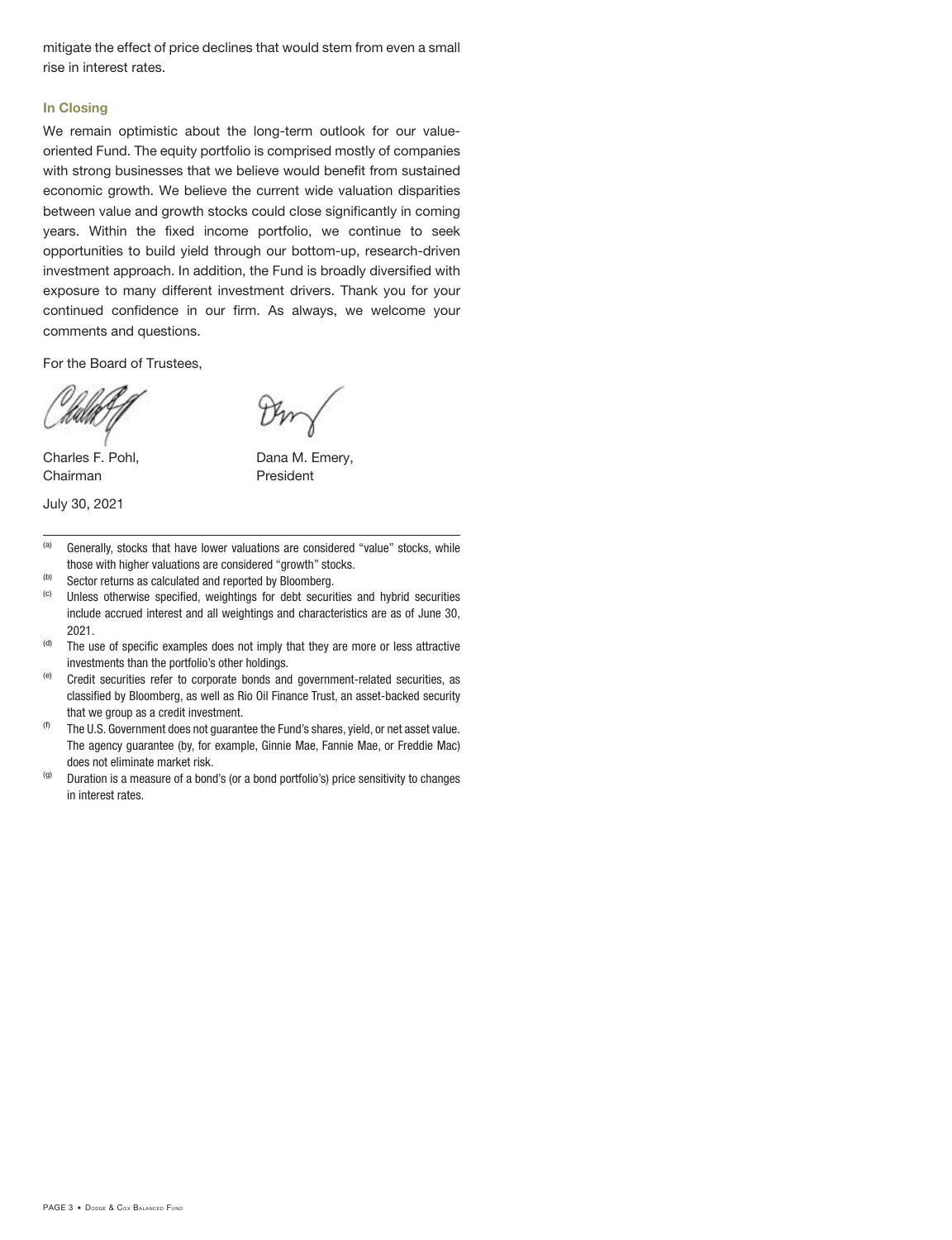### Year-to-Date Performance Review

The Fund outperformed the Combined Index by 8.4 percentage points year to date largely due to strong performance of the equity portfolio versus the S&P 500 Index. The Fund's lower allocation to fixed income and higher allocation to equities also had a positive impact on relative results.

### **Equity Investments<sup>\*</sup>**

- **The portfolio's average overweight position and holdings in** Financials (up 38% versus up 26% for the S&P 500 sector) added significantly to results. Capital One Financial, Wells Fargo, Charles Schwab, and MetLife were top contributors.
- A higher average weighting and strong returns from holdings in Energy (up 48% versus up 46% for the S&P 500 sector) contributed. Occidental Petroleum was a standout performer.
- **Stock selection in the Information Technology sector was** positive (holdings up 18% versus up 14% for the S&P 500 sector). Dell Technologies and HP Inc. were strong.

#### **Fixed Income Investments**

- **Security selection within credit was positive, led by energy**related issuers including Petrobras, Pemex, Occidental Petroleum, and Rio Oil Finance Trust.
- The portfolio's below-benchmark to U.S. Treasuries contributed to relative return.
- The portfolio's below-benchmark duration position (81%\*\* of the Bloomberg Barclays U.S. Agg's duration) contributed to relative returns.
- \* Excludes the Fund's hybrid securities.
- \*\* Denotes Fund positioning at the beginning of the period

### Key Characteristics of Dodge & Cox

#### **Independent Organization**

Dodge & Cox is one of the largest privately owned investment managers in the world.We remain committed to independence, with a goal of providing the highest quality investment management service to our existing clients.

#### **Over 90 Years of Investment Experience**

Dodge & Cox was founded in 1930. We have a stable and well- qualified team of investment professionals, most of whom have spent their entire careers at Dodge & Cox.

### **Experienced Investment Team**

The U.S. Equity Investment Committee, which is responsible for determining the asset allocation of the Balanced Fund and managing the equity portion of the Balanced Fund, is a nine-member committee with an average tenure at Dodge & Cox of 23 years. The U.S. Fixed Income Investment Committee, which is responsible for managing the debt portion of the Balanced Fund, is an eight-member committee with an average tenure of 22 years.

### **One Business with a Single Research Office**

Dodge & Cox manages equity (domestic, international, and global), fixed income (domestic and global), and balanced investments, operating from one office in San Francisco.

#### **Consistent Investment Approach**

Our team decision-making process involves thorough, bottom- up fundamental analysis of each investment.

#### **Long-Term Focus and Low Expenses**

We invest with a three- to five-year investment horizon, which has historically resulted in low turnover relative to our peers. We manage Funds that maintain low expense ratios.

**Risks: The Fund is subject tomarket risk,meaning holdings in the Fund may decline in value for extended periods due to the financial prospects of individual companies or due to general market and economic conditions. The Fund also invests in individual bonds whose yields and market values fluctuate, so that an investment may be worth more or less than its original cost. Debt securities are subject to interest rate risk, credit risk, and prepayment and call risk, all of which could have adverse effects on the value of the Fund. A low interest rate environment creates an elevated risk of future negative returns. Financial intermediaries may restrict their market making activities for certain debt securities, which may reduce the liquidity and increase the volatility of such securities. Please read the prospectus and summary prospectus for specific details regarding the Fund's risk profile.**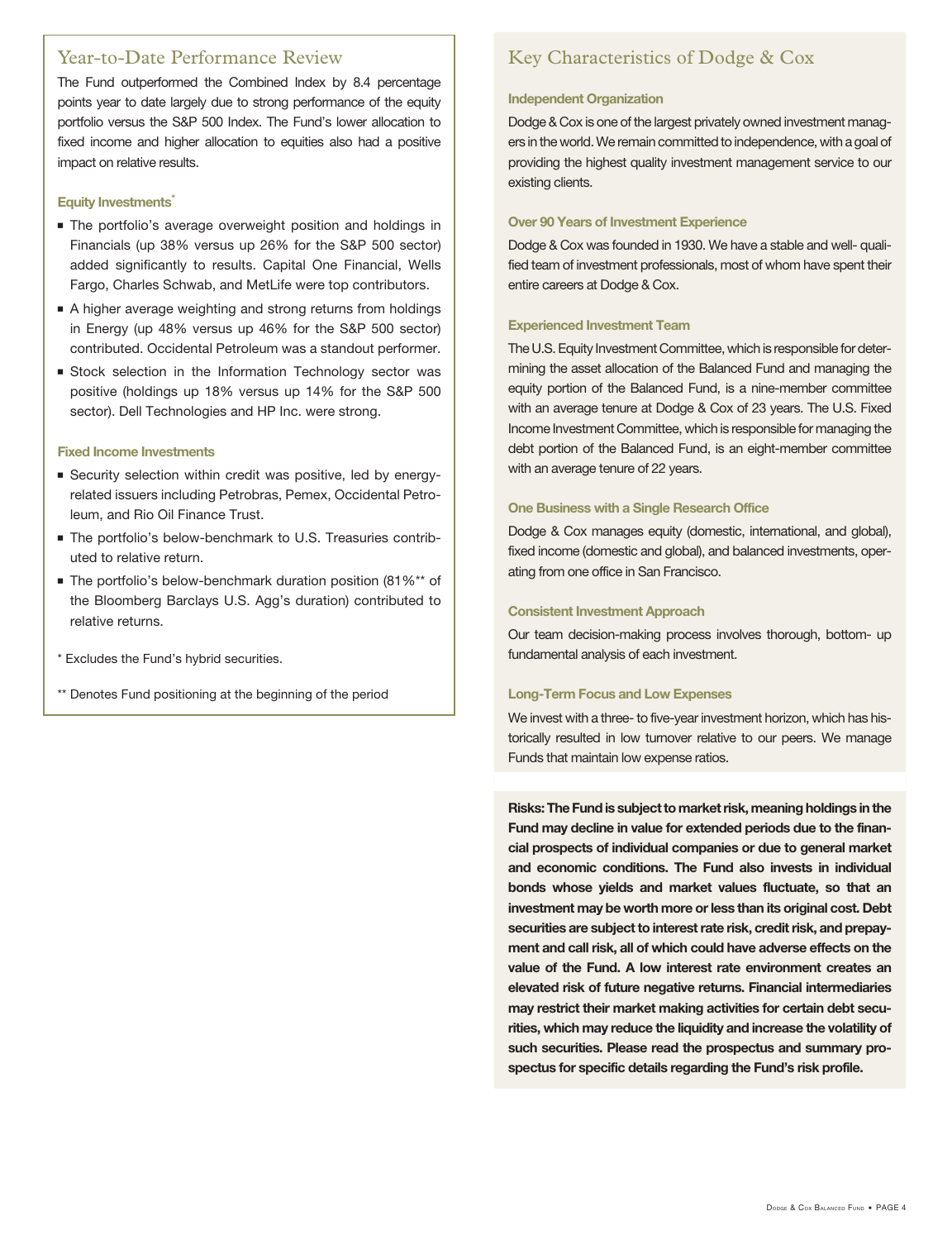### Growth of \$10,000 Over 10Years

For An Investment Made On June 30, 2011



#### **Average Annual Total Return**

For Periods Ended June 30, 2021

|                                   | 1 Year  | 5 Years | 10 Years | 20 Years |
|-----------------------------------|---------|---------|----------|----------|
| Dodge & Cox Balanced Fund         | 37.90%  | 12.98%  | 10.92%   | 8.31%    |
| <b>S&amp;P 500 Index</b>          | 40.79   | 17.65   | 14.84    | 8.61     |
| Bloomberg Barclays U.S. Aggregate |         |         |          |          |
| Bond Index                        | $-0.33$ | 3.03    | 3.39     | 4.56     |
| Combined Index <sup>(a)</sup>     | 23.02   | 11.90   | 10.40    | 7.29     |

**Returns represent past performance and do not guarantee future results. Investment return and share price will fluctuate with market conditions, and investors may have a gain or loss when shares are sold. Fund performance changes over time and currently may be significantly lower than stated. Performance is updated and published monthly. Visit the Fund's website at dodgeandcox.com or call 800-621-3979 for current performance figures.**

The Fund's total returns include the reinvestment of dividend and capital gain distributions, but have not been adjusted for any income taxes payable by shareholders on these distributions or on Fund share redemptions. Index returns include dividends and/or interest income but, unlike Fund returns, do not reflect fees or expenses.

Standard & Poor's, Standard & Poor's 500, and S&P 500<sup>®</sup> are trademarks of S&P Global Inc. Bloomberg is a registered trademark of Bloomberg Finance L.P. and its affiliates. Barclays® is a trademark of Barclays Bank PLC.

(a) The Combined Index reflects an unmanaged portfolio (rebalanced monthly) of 60% of the S&P 500 Index, which is a market capitalization-weighted index of 500 largecapitalization stocks commonly used to represent the U.S. equity market, and 40% of the Bloomberg Barclays U.S. Aggregate Bond Index (Bloomberg Barclays U.S. Agg), which is a widely recognized, unmanaged index of U.S. dollar-denominated, investment-grade, taxable fixed income securities. The Fund may, however, invest up to 75% of its total assets in equity securities.

### Fund Expense Example

As a Fund shareholder, you incur ongoing Fund costs, including management fees and other Fund expenses. All mutual funds have ongoing costs, sometimes referred to as operating expenses. The following example shows ongoing costs of investing in the Fund and can help you understand these costs and compare them with those of other mutual funds. The example assumes a \$1,000 investment held for the six months indicated.

### Actual Expenses

The first line of the table below provides information about actual account values and expenses based on the Fund's actual returns. You may use the information in this line, together with your account balance, to estimate the expenses that you paid over the period. Simply divide your account value by \$1,000 (for example, an \$8,600 account value divided by \$1,000 = 8.6), then multiply the result by the number in the first line under the heading "Expenses Paid During Period" to estimate the expenses you paid on your account during this period.

### Hypothetical Example For Comparison With Other Mutual Funds

Information on the second line of the table can help you compare ongoing costs of investing in the Fund with those of other mutual funds. This information may not be used to estimate the actual ending account balance or expenses you paid during the period. The hypothetical "Ending Account Value" is based on the actual expense ratio of the Fund and an assumed 5% annual rate of return before expenses (not the Fund's actual return). The amount under the heading "Expenses Paid During Period" shows the hypothetical expenses your account would have incurred under this scenario. You can compare this figure with the 5% hypothetical examples that appear in shareholder reports of other mutual funds.

| <b>Six Months Ended</b><br>June 30, 2021 | <b>Beginning Account Value</b><br>1/1/2021 | <b>Ending Account Value</b><br>6/30/2021 | <b>Expenses Paid</b><br><b>During Period*</b> |
|------------------------------------------|--------------------------------------------|------------------------------------------|-----------------------------------------------|
| Based on Actual Fund Return              | \$1,000,00                                 | \$1,166.80                               | \$2.85                                        |
| Based on Hypothetical 5% Yearly Return   | 1.000.00                                   | 1.022.17                                 | 2.66                                          |

Expenses are equal to the Fund's annualized expense ratio of 0.53%, multiplied by the average account value over the period, multiplied by 181/365 (to reflect the one-half year period).

The expenses shown in the table highlight ongoing costs only and do not reflect any transactional fees or account maintenance fees. Though other mutual funds may charge such fees, please note that the Fund does not charge transaction fees (e.g., redemption fees, sales loads) or universal account maintenance fees (e.g., small account fees).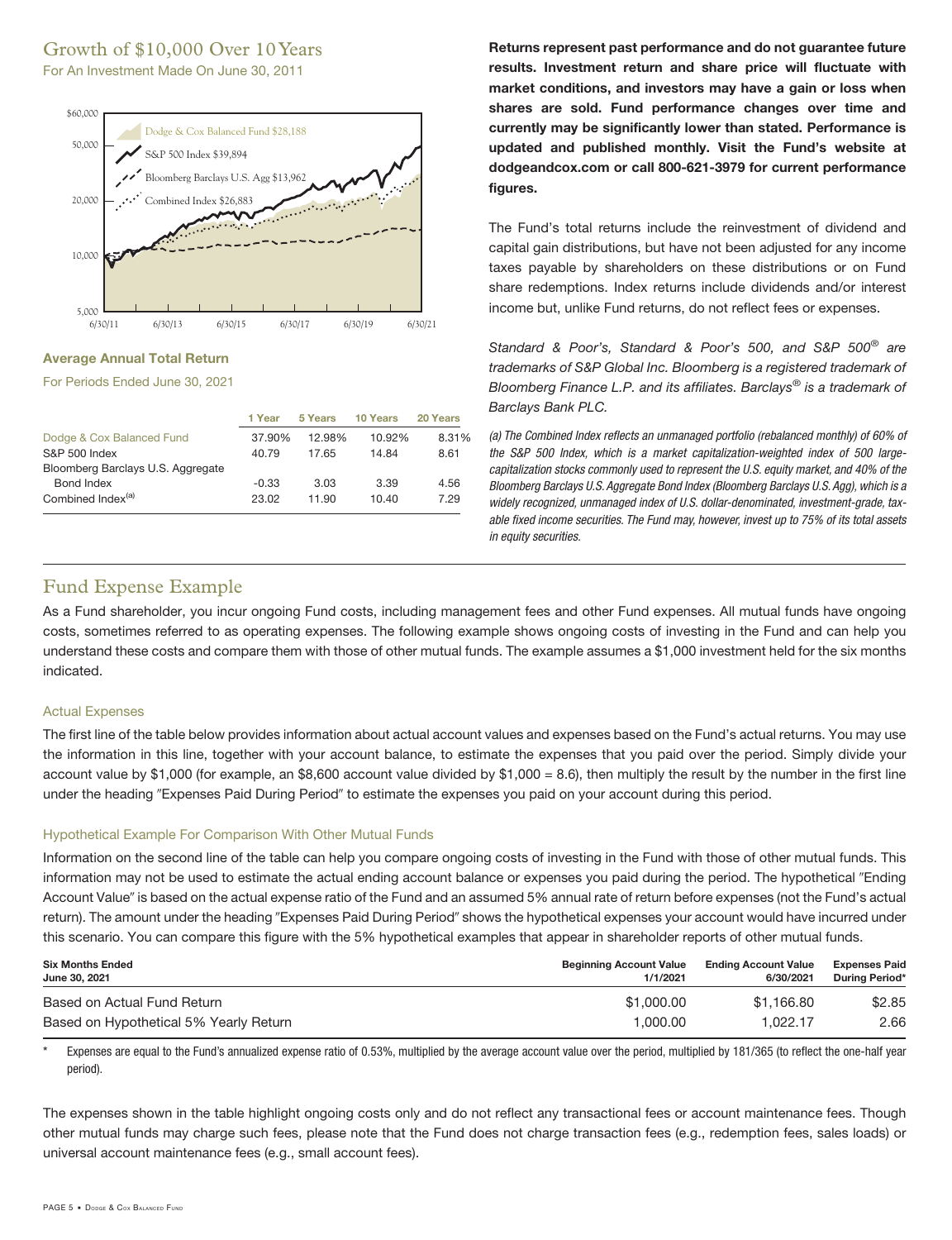### Portfolio Information (unaudited) June 30, 2021

| <b>Asset Allocation</b>         | % of Net Assets |
|---------------------------------|-----------------|
| Common Stocks <sup>(a)</sup>    | 69.2            |
| <b>Debt Securities</b>          | 25.8            |
| <b>Preferred Stocks</b>         | 1.6             |
| Equity-Linked Notes             | 1.1             |
| Net Cash & Other <sup>(b)</sup> | 2.3             |

| Equity Sector Diversification (%) <sup>(c)</sup> | % of Net Assets |
|--------------------------------------------------|-----------------|
| <b>Financials</b>                                | 18.3            |
| <b>Health Care</b>                               | 14.3            |
| Information Technology                           | 13.5            |
| <b>Communication Services</b>                    | 11.2            |
| Energy                                           | 5.8             |
| Industrials                                      | 5.1             |
| Consumer Discretionary                           | 2.4             |
| <b>Consumer Staples</b>                          | 0.8             |
| Materials                                        | 0.5             |

| <b>Fixed Income Sector Diversification (%)</b> | % of Net Assets |
|------------------------------------------------|-----------------|
| Securitized                                    | 11.0            |
| Corporate                                      | 8.6             |
| U.S. Treasury                                  | 5.1             |
| Government-Related                             | 1.1             |

(b) Net Cash & Other includes cash, short-term investments, unrealized gain (loss) on derivatives, receivables, and payables.<br>(c) Includes direct and svnthetic equity investments.

Includes direct and synthetic equity investments.

<sup>(</sup>a) The Fund holds a short S&P 500 futures position with a notional value of approximately -4.1% of the Fund's total net assets. This position is intended to reduce the exposure of the Fund's equity allocation to a general downturn in the equity markets, but if the S&P 500 index increases in value, the position will cause a loss for the Fund, which could be in addition to losses suffered in respect to its stock holdings.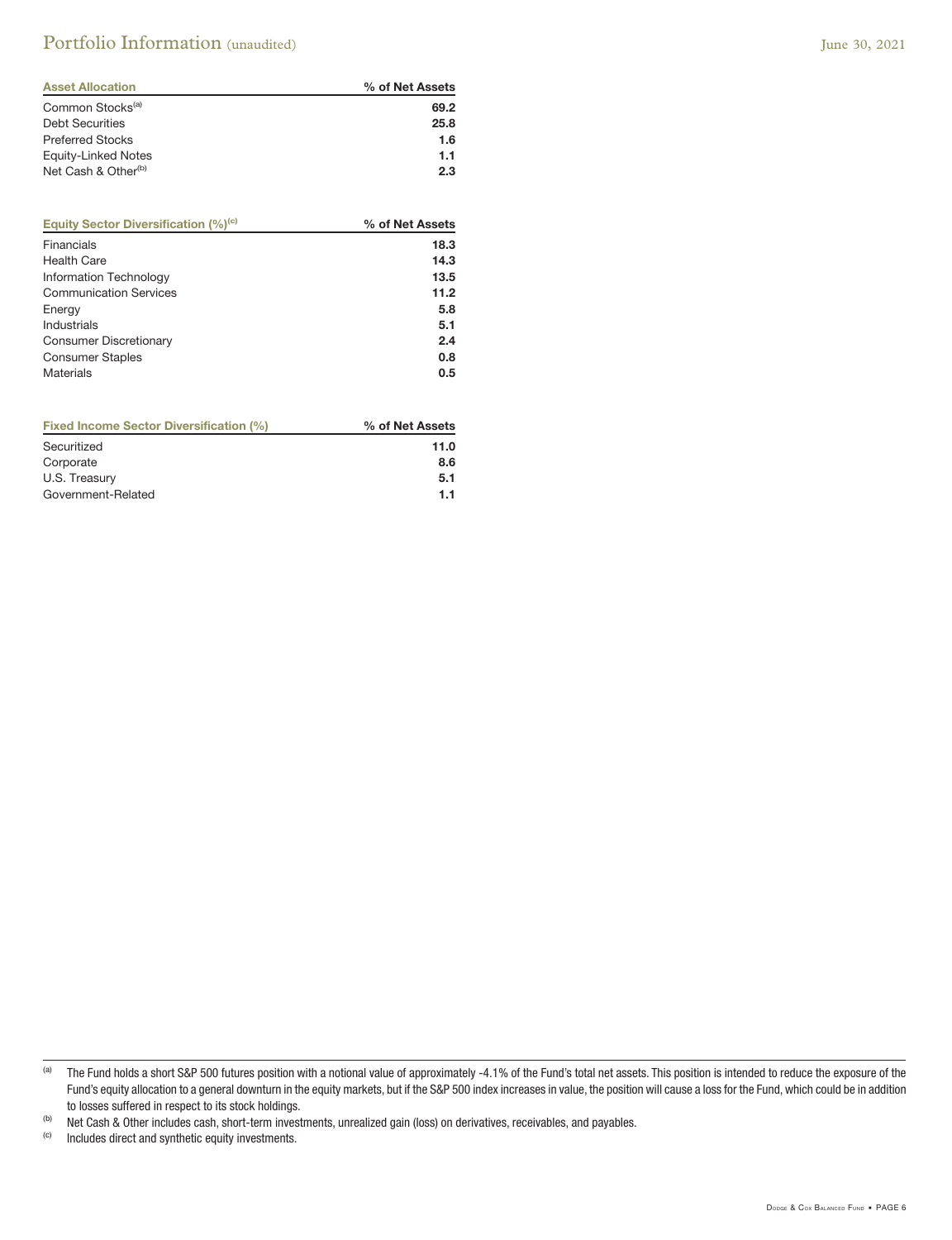### Portfolio of Investments (unaudited)

### **Common Stocks: 69.2%**

| <b>CONNINGH SLOCKS: 09.2%</b>                      |               |                  |
|----------------------------------------------------|---------------|------------------|
|                                                    | <b>Shares</b> | Value            |
| <b>Communication Services: 10.5%</b>               |               |                  |
| Media & Entertainment: 9.1%                        |               |                  |
| Alphabet, Inc., Class A(a)                         | 9,700         | \$<br>23,685,363 |
| Alphabet, Inc., Class C(a)                         | 140,395       | 351,874,797      |
| Charter Communications, Inc.,                      |               |                  |
| Class $A^{(a)}$                                    | 436,407       | 314,845,830      |
| Comcast Corp., Class A                             | 6,391,248     | 364,428,961      |
| DISH Network Corp., Class A(a)                     | 3,274,134     | 136,858,801      |
| Fox Corp., Class A                                 | 3,707,533     | 137,660,700      |
| Fox Corp., Class B                                 | 1,554,880     | 54,731,776       |
| News Corp., Class A                                | 949,504       |                  |
|                                                    |               | 24,468,718       |
|                                                    |               | 1,408,554,946    |
| Telecommunication Services: 1.4%                   |               |                  |
| T-Mobile U.S., Inc. <sup>(a)</sup>                 | 1,471,761     | 213,155,146      |
|                                                    |               |                  |
|                                                    |               | 1,621,710,092    |
| <b>Consumer Discretionary: 2.4%</b>                |               |                  |
| Automobiles & Components: 1.1%                     |               |                  |
| Honda Motor Co., Ltd. ADR (Japan)                  | 5,374,000     | 172,935,320      |
|                                                    |               |                  |
| Retailing: 1.3%                                    |               |                  |
| Booking Holdings, Inc. <sup>(a)</sup>              | 50,000        | 109,404,500      |
| Qurate Retail, Inc., Series A(a)                   | 3,204,750     | 41,950,177       |
| The Gap, Inc.                                      | 1,314,678     | 44,238,915       |
|                                                    |               | 195,593,592      |
|                                                    |               |                  |
|                                                    |               | 368,528,912      |
| <b>Consumer Staples: 0.8%</b>                      |               |                  |
| Food, Beverage & Tobacco: 0.8%                     |               |                  |
| Molson Coors Beverage Company,                     |               |                  |
| Class $B^{(a)}$                                    | 2,398,314     | 128,765,478      |
|                                                    |               |                  |
| <b>Energy: 5.8%</b>                                |               |                  |
| APA Corp.                                          | 1,882,237     | 40,712,786       |
| Baker Hughes Co., Class A                          | 4,660,200     | 106,578,774      |
| ConocoPhillips                                     | 1,577,324     | 96,059,032       |
| Halliburton Co.                                    | 1,054,334     | 24,376,202       |
| Hess Corp.                                         | 826,225       | 72,145,967       |
| Occidental Petroleum Corp.                         | 8,369,714     | 261,720,957      |
| Occidental Petroleum Corp., Warrant <sup>(a)</sup> | 1,381,001     | 19,209,724       |
| Schlumberger, Ltd.                                 |               |                  |
| (Curacao/United States)                            | 3,527,121     | 112,903,143      |
| The Williams Companies, Inc.                       | 6,484,500     | 172,163,475      |
|                                                    |               |                  |
|                                                    |               | 905,870,060      |
| Financials: 16.7%<br>Banks: 4.8%                   |               |                  |
|                                                    |               |                  |
| Bank of America Corp.                              | 5,186,100     | 213,822,903      |
| Truist Financial Corp.                             | 1,249,684     | 69,357,462       |
| Wells Fargo & Co.                                  | 10,413,206    | 471,614,100      |
|                                                    |               | 754,794,465      |
| Diversified Financials: 9.8%                       |               |                  |
|                                                    |               |                  |
| American Express Co.                               | 576,300       | 95,222,049       |
| Bank of New York Mellon Corp.                      | 5,023,300     | 257,343,659      |
| Capital One Financial Corp.                        | 2,447,626     | 378,623,266      |
| Charles Schwab Corp.                               | 5,557,200     | 404,619,732      |
| Goldman Sachs Group, Inc.                          | 605,900       | 229,957,227      |
| State Street Corp.                                 | 1,814,900     | 149,329,972      |
|                                                    |               | 1,515,095,905    |
|                                                    |               |                  |
| Insurance: 2.1%                                    |               |                  |
| Aegon NV, NY Shs (Netherlands)                     | 8,331,451     | 34,408,892       |
| Brighthouse Financial, Inc. <sup>(a)</sup>         | 834,318       | 37,994,842       |

|  | June 30, 2021 |  |
|--|---------------|--|
|  |               |  |
|  |               |  |

|                                                                                        | <b>Shares</b> | Value            |
|----------------------------------------------------------------------------------------|---------------|------------------|
| Lincoln National Corp.                                                                 | 562,577       | 35,352,339<br>\$ |
| MetLife, Inc.                                                                          | 3,668,400     | 219,553,740      |
|                                                                                        |               | 327,309,813      |
| Health Care: 14.3%                                                                     |               | 2,597,200,183    |
| Health Care Equipment & Services: 3.0%                                                 |               |                  |
| Cigna Corp.                                                                            | 996,265       | 236, 184, 543    |
| CVS Health Corp.                                                                       | 906,600       | 75,646,704       |
| Medtronic PLC (Ireland/United States)                                                  | 302,300       | 37,524,499       |
| UnitedHealth Group, Inc.                                                               | 300,472       | 120,321,008      |
|                                                                                        |               | 469,676,754      |
| Pharmaceuticals, Biotechnology & Life Sciences: 11.3%                                  |               |                  |
| Alnylam Pharmaceuticals, Inc. <sup>(a)</sup>                                           | 393,700       | 66,740,024       |
| BioMarin Pharmaceutical, Inc. <sup>(a)</sup>                                           | 1,199,700     | 100,102,968      |
| Bristol-Myers Squibb Co.                                                               | 3,235,900     | 216,222,838      |
| Gilead Sciences, Inc.                                                                  | 2,465,480     | 169,772,953      |
| GlaxoSmithKline PLC ADR (United                                                        |               |                  |
| Kingdom)                                                                               | 8,033,350     | 319,887,997      |
| Incyte Corp. <sup>(a)</sup>                                                            | 1,082,800     | 91,095,964       |
| Novartis AG ADR (Switzerland)                                                          | 2,337,331     | 213,258,080      |
| Roche Holding AG ADR (Switzerland)                                                     | 5,064,600     | 237,985,554      |
| Sanofi ADR (France)                                                                    | 6,241,365     | 328,670,281      |
|                                                                                        |               | 1,743,736,659    |
|                                                                                        |               | 2,213,413,413    |
| Industrials: 5.1%                                                                      |               |                  |
| Capital Goods: 3.6%                                                                    |               |                  |
| Carrier Global Corp.                                                                   | 1,605,500     | 78,027,300       |
| Johnson Controls International PLC                                                     |               |                  |
| (Ireland/United States)                                                                | 2,964,314     | 203,440,870      |
| Otis Worldwide Corp.                                                                   | 448,800       | 36,698,376       |
| Raytheon Technologies Corp.                                                            | 2,753,700     | 234,918,147      |
|                                                                                        |               | 553,084,693      |
| Transportation: 1.5%                                                                   |               |                  |
| FedEx Corp.                                                                            | 782,034       | 233,304,203      |
|                                                                                        |               | 786,388,896      |
| <b>Information Technology: 13.1%</b><br>Semiconductors & Semiconductor Equipment: 0.9% |               |                  |
| Microchip Technology, Inc.                                                             | 954,205       | 142,882,657      |
|                                                                                        |               |                  |
| Software & Services: 4.7%                                                              |               |                  |
| <b>Cognizant Technology Solutions</b>                                                  |               |                  |
| Corp., Class A                                                                         | 2,385,500     | 165,219,730      |
| Fiserv, Inc. <sup>(a)</sup>                                                            | 2,469,600     | 263,975,544      |
| Micro Focus International PLC ADR                                                      |               |                  |
| (United Kingdom)                                                                       | 3,451,871     | 25,992,589       |
| Microsoft Corp.                                                                        | 639,200       | 173,159,280      |
| VMware, Inc., Class A(a)                                                               | 637,700       | 102,012,869      |
|                                                                                        |               | 730,360,012      |
| Technology, Hardware & Equipment: 7.5%                                                 |               |                  |
| Cisco Systems, Inc.                                                                    | 4,048,700     | 214,581,100      |
| Dell Technologies, Inc., Class C(a)                                                    | 2,634,068     | 262,537,557      |
| Hewlett Packard Enterprise Co.                                                         | 10,363,170    | 151,095,019      |
| HP Inc.                                                                                | 9,345,530     | 282,141,551      |
| Juniper Networks, Inc.                                                                 | 4,118,229     | 112,633,563      |
| TE Connectivity, Ltd. (Switzerland)                                                    | 986,236       | 133,348,969      |
|                                                                                        |               | 1,156,337,759    |
|                                                                                        |               | 2,029,580,428    |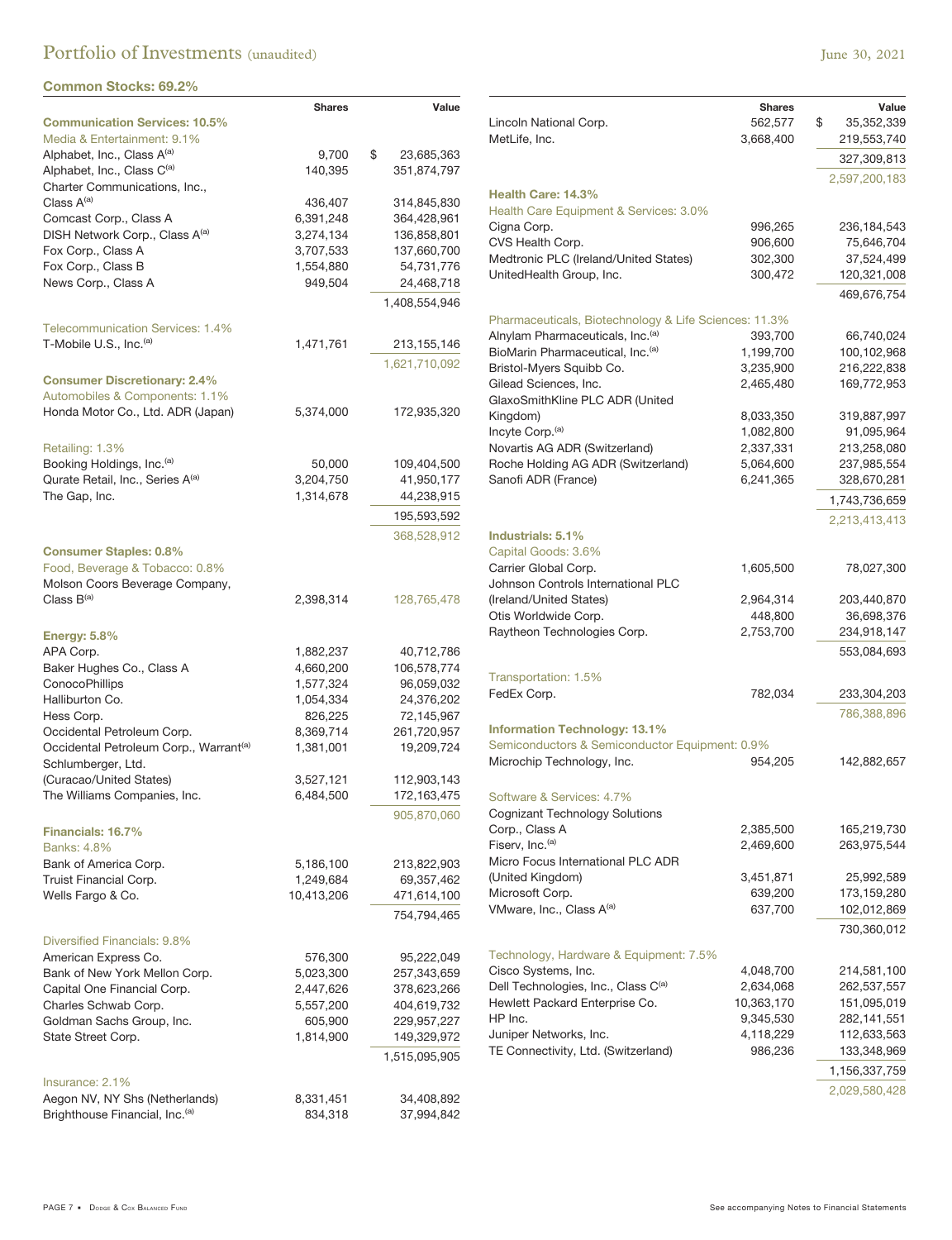**Common Stocks** (continued)

|                                                      | <b>Shares</b>          | Value                  |
|------------------------------------------------------|------------------------|------------------------|
| Materials: 0.5%<br>Celanese Corp.                    | 456,332                | \$<br>69,179,931       |
| LyondellBasell Industries NV, Class A                |                        |                        |
| (Netherlands)                                        | 119,900                | 12,334,113             |
|                                                      |                        | 81,514,044             |
| <b>Total Common Stocks</b><br>(Cost \$6,269,227,195) |                        | \$10,732,971,506       |
| <b>Preferred Stocks: 1.6%</b>                        |                        |                        |
|                                                      | Par Value/             |                        |
|                                                      | <b>Shares</b>          | Value                  |
| <b>Financials: 1.6%</b><br><b>Banks: 1.6%</b>        |                        |                        |
| Bank of America Corp. 6.10% (b)(c)                   | 16,008,000             | \$17,974,903           |
| Bank of America Corp. 6.25% (b)(c)                   | 8,170,000              | 9,038,063              |
| Citigroup, Inc. 5.95% (b)(c)                         | 5,175,000              | 5,440,762              |
| Citigroup, Inc. 5.95% (b)(c)                         | 48,477,000             | 53,055,653             |
| Citigroup, Inc. 6.25%(b)(c)                          | 45,886,000             | 53,616,414             |
| JPMorgan Chase & Co. 6.10% (b)(c)                    | 73,080,000             | 79,931,250             |
| Wells Fargo & Co. 5.875% (b)(c)                      | 27,987,000             | 31,342,921             |
|                                                      |                        | 250,399,966            |
| <b>Total Preferred Stocks</b>                        |                        |                        |
| (Cost \$225,806,223)                                 |                        | \$250,399,966          |
| Debt Securities: 25.8%                               |                        |                        |
| U.S. Treasury: 5.1%                                  | <b>Par Value</b>       | Value                  |
| U.S. Treasury Note/Bond                              |                        |                        |
| 0.625%, 8/15/30                                      | \$90,886,000           | \$<br>84,673,089       |
| 1.375%, 8/15/50                                      | 22,000,000             | 18,546,172             |
| 1.125%, 8/15/40                                      | 13,000,000             | 11,184,063             |
| 1.625%, 11/15/50                                     | 23,625,000             | 21,218,203             |
| 0.875%, 11/15/30                                     | 154,670,000            | 147,081,503            |
| 0.375%, 12/31/25                                     | 31,210,000             | 30,618,717             |
| 0.375%, 1/31/26                                      | 3,775,000              | 3,699,353              |
| 1.125%, 2/15/31                                      | 55,725,000             | 54,096,785             |
| 0.50%, 2/28/26                                       | 152,600,000            | 150,287,156            |
| 0.25%, 3/15/24                                       | 117,630,000            | 117,161,317            |
| 0.75%, 4/30/26                                       | 151,000,000            | 150,233,204            |
| 0.75%, 5/31/26                                       | 4,505,000              |                        |
| 0.875%, 6/30/26                                      | 1,625,000              | 4,479,308<br>1,624,238 |
|                                                      |                        | 794,903,108            |
| Government-Related: 1.1%                             |                        |                        |
| Agency: 0.6%                                         |                        |                        |
| Petroleo Brasileiro SA (Brazil)                      |                        |                        |
| 5.093%, 1/15/30                                      | 6,011,000              | 6,561,067              |
| 5.60%, 1/3/31<br>7.25%, 3/17/44                      | 1,925,000<br>4,300,000 | 2,156,000<br>5,258,943 |
| Petroleos Mexicanos (Mexico)                         |                        |                        |
| 6.875%, 8/4/26                                       | 8,775,000              | 9,590,197              |
| 6.50%, 3/13/27                                       | 18,400,000             | 19,421,200             |
| 6.625%, 6/15/35                                      | 9,425,000              | 9,102,194              |
| 6.375%, 1/23/45                                      |                        |                        |
|                                                      | 20,125,000             | 17,307,500             |
| 6.75%, 9/21/47                                       | 11,625,000             | 10,288,125             |
| 6.35%, 2/12/48                                       | 12,058,000             | 10,275,828             |
| 6.95%, 1/28/60                                       | 3,367,000              | 2,979,458              |
|                                                      |                        | 92,940,512             |
| Local Authority: 0.5%                                |                        |                        |
| L.A. Unified School District GO                      |                        |                        |
| 5.75%, 7/1/34                                        | 3,000,000              | 4,051,053              |
| New Jersey Turnpike Authority RB<br>7.102%, 1/1/41   | 12,436,000             | 19,897,992             |
|                                                      |                        |                        |

|                                                                                      | <b>Par Value</b>        | Value                   |
|--------------------------------------------------------------------------------------|-------------------------|-------------------------|
| State of California GO<br>7.30%, 10/1/39                                             | \$15,730,000            | \$<br>25,174,416        |
| State of Illinois GO                                                                 |                         |                         |
| 5.10%, 6/1/33                                                                        | 22,615,000              | 26,591,676              |
|                                                                                      |                         | 75,715,137              |
|                                                                                      |                         | 168,655,649             |
| Securitized: 11.0%<br>Asset-Backed: 1.8%                                             |                         |                         |
| Federal Agency: 0.0%                                                                 |                         |                         |
| Small Business Admin. - 504 Program<br>Series 2001-20G 1, 6.625%, 7/1/21             |                         |                         |
| Series 2003-20J 1, 4.92%, 10/1/23                                                    | 33,553<br>394,259       | 33,556<br>409,035       |
| Series 2007-20F 1, 5.71%, 6/1/27                                                     | 671,924                 | 721,468                 |
|                                                                                      |                         | 1,164,059               |
|                                                                                      |                         |                         |
| Other: 0.4%                                                                          |                         |                         |
| Rio Oil Finance Trust (Brazil)                                                       |                         |                         |
| $9.25\%$ , $7/6/24^{(d)}$                                                            | 15,266,462              | 16,869,441              |
| $9.75\%$ , $1/6/27^{(d)}$<br>8.20%, 4/6/28 <sup>(d)</sup>                            | 25,145,888<br>4,584,000 | 29,640,966<br>5,285,352 |
|                                                                                      |                         |                         |
|                                                                                      |                         | 51,795,759              |
| Student Loan: 1.4%                                                                   |                         |                         |
| Navient Student Loan Trust                                                           |                         |                         |
| USD LIBOR 1-Month                                                                    |                         |                         |
| $+0.55\%$ , 0.70%, 2/25/70 <sup>(d)</sup>                                            | 20,719,075              | 20,741,854              |
| +1.30%, 1.392%, 3/25/66 <sup>(d)</sup>                                               | 24,832,000              | 25,694,341              |
| $+0.80\%$ , 0.892%, 7/26/66 <sup>(d)</sup><br>+1.15%, 1.242%, 7/26/66 <sup>(d)</sup> | 6,704,570               | 6,759,636               |
| +1.05%, 1.142%, 12/27/66 <sup>(d)</sup>                                              | 6,902,000<br>5,548,953  | 7,071,239<br>5,640,861  |
| $+0.75\%$ , 0.842%, 3/25/67 <sup>(d)</sup>                                           | 86,422,000              | 87,341,409              |
| $+1.00\%$ , 1.092%, 2/27/68 <sup>(d)</sup>                                           | 4,337,000               | 4,443,788               |
| $+0.70\%$ , 0.792%, 2/25/70 <sup>(d)</sup>                                           | 9,542,903               | 9,595,355               |
| <b>SLM Student Loan Trust</b>                                                        |                         |                         |
| USD LIBOR 3-Month                                                                    |                         |                         |
| +0.17%, 0.346%, 1/25/41                                                              | 11,843,930              | 11,593,411              |
| $+0.55\%$ , 0.726%, 10/25/64 <sup>(d)</sup>                                          | 26,802,194              | 26,736,992              |
| <b>SMB Private Education Loan Trust</b>                                              |                         |                         |
| (Private Loans)                                                                      |                         |                         |
| Series 2018-B A2A, 3.60%,<br>$1/15/37^{(d)}$                                         | 14,504,861              | 15,354,540              |
|                                                                                      |                         |                         |
|                                                                                      |                         | 220,973,426             |
|                                                                                      |                         | 273,933,244             |
| CMBS: 0.1%                                                                           |                         |                         |
| Agency CMBS: 0.1%                                                                    |                         |                         |
| Fannie Mae Multifamily DUS                                                           |                         |                         |
| Pool AL8144, 2.63%, 10/1/22 <sup>(e)</sup>                                           | 450,519                 | 450,778                 |
| Pool AL9086, 2.30%, 7/1/23 <sup>(e)</sup><br>Freddie Mac Multifamily Interest Only   | 353,266                 | 363,631                 |
| Series K055 X1, 1.493%, 3/25/26 <sup>(e)</sup>                                       | 10,296,543              | 573,399                 |
| Series K056 X1, 1.395%, 5/25/26 <sup>(e)</sup>                                       | 4,516,784               | 235,534                 |
| Series K064 X1, 0.74%, 3/25/27 <sup>(e)</sup>                                        | 9,397,164               | 294,890                 |
| Series K065 X1, 0.811%, 4/25/27 <sup>(e)</sup>                                       | 43,693,955              | 1,543,231               |
| Series K066 X1, 0.887%, 6/25/27 <sup>(e)</sup>                                       | 37,462,312              | 1,488,640               |
| Series K069 X1, 0.49%, 9/25/27 <sup>(e)</sup>                                        | 233,029,894             | 5,022,843               |
| Series K090 X1, 0.852%, 2/25/29 <sup>(e)</sup>                                       | 180,515,549             | 9,157,499               |
|                                                                                      |                         | 19,130,445              |
|                                                                                      |                         | 19,130,445              |
|                                                                                      |                         |                         |
| Mortgage-Related: 9.1%<br>Federal Agency CMO & REMIC: 1.9%                           |                         |                         |
| Dept. of Veterans Affairs                                                            |                         |                         |
| Series 1995-1 1, 6.122%, 2/15/25 <sup>(e)</sup>                                      | 113,622                 | 122,566                 |
|                                                                                      |                         |                         |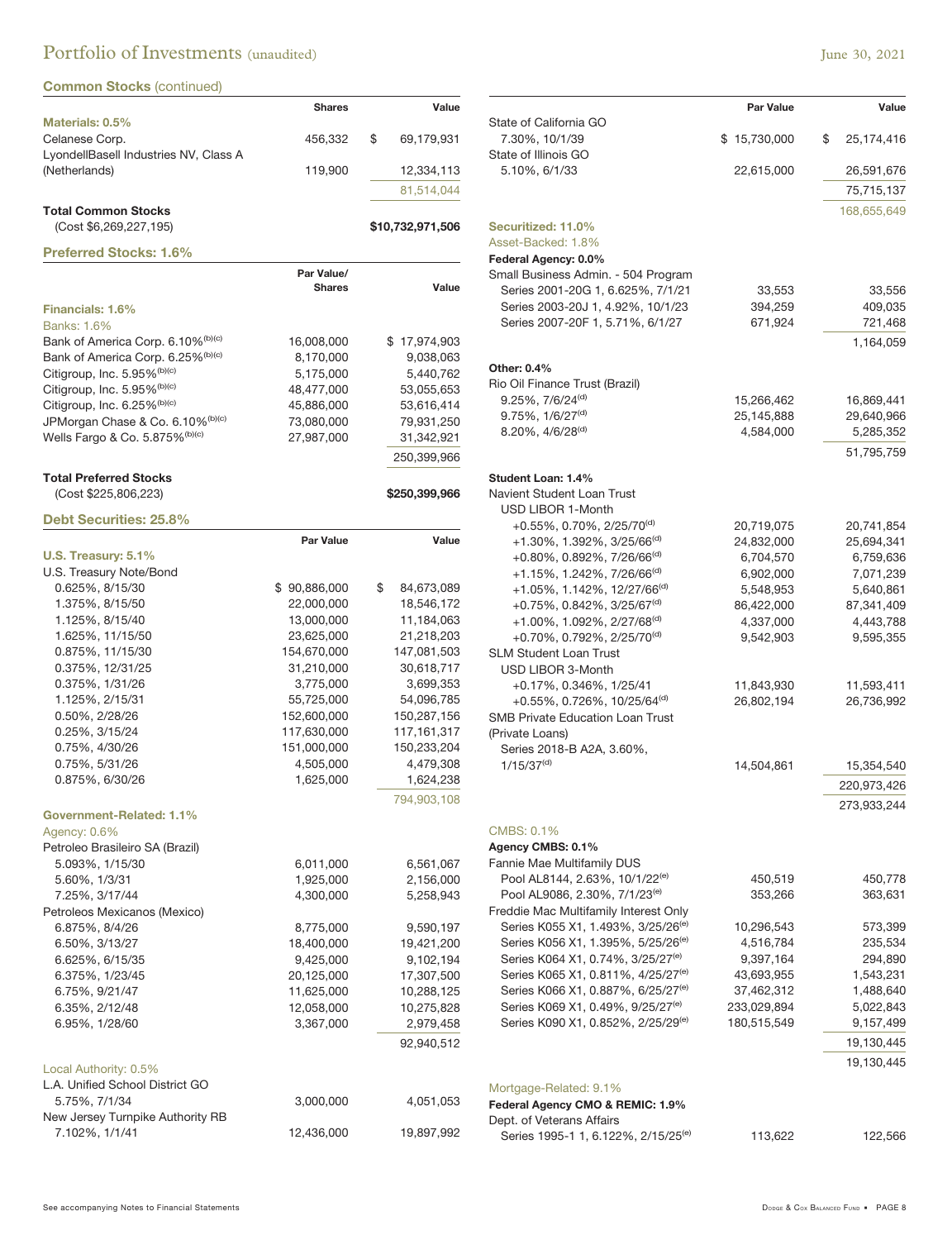**Debt Securities** (continued)

| <b>Debt Securities</b> (continued)              |              |              |                                              |                          |                           |
|-------------------------------------------------|--------------|--------------|----------------------------------------------|--------------------------|---------------------------|
| Series 1995-2C 3A, 8.793%,                      | Par Value    | Value        | 6.50%, 12/1/28 - 8/1/39                      | Par Value<br>\$8,772,641 | Value<br>\$<br>10,226,644 |
| 6/15/25                                         | \$<br>40,014 | \$<br>45,073 | 5.50%, 7/1/33 - 8/1/37                       | 5,470,255                | 6,334,368                 |
| Series 2002-1 2J, 6.50%, 8/15/31                | 3,880,716    | 4,352,244    | $6.00\%$ , $9/1/36 - 8/1/37$                 | 7,913,425                | 9,351,038                 |
| Fannie Mae                                      |              |              | 7.00%, 8/1/37                                | 222,321                  | 266,317                   |
| Trust 2002-33 A1, 7.00%, 6/25/32                | 1,018,939    | 1,186,032    | 4.50%, 3/1/40                                | 881,197                  | 983,052                   |
| Trust 2009-30 AG, 6.50%, 5/25/39                | 862,273      | 1,015,831    | 3.50%, 4/1/48                                | 4,862,114                | 5,139,901                 |
| Trust 2009-66 ET, 6.00%, 5/25/39                | 327,473      | 343,941      | 5.00%, 12/1/48 - 3/1/49                      | 7,731,547                | 8,500,501                 |
| Trust 2001-T7 A1, 7.50%, 2/25/41                | 744,929      | 884,427      | 2.50%, 6/1/50 - 10/1/50                      | 178,236,029              | 185,620,731               |
| Trust 2001-T5 A3, 7.50%, 6/19/41 <sup>(e)</sup> | 366,943      | 432,123      | 2.00%, 9/1/50 - 12/1/50                      | 114,456,271              | 115,996,171               |
| Trust 2001-T4 A1, 7.50%, 7/25/41                | 776,718      | 929,408      | Fannie Mae, 40 Year                          |                          |                           |
| Trust 2001-T8 A1, 7.50%, 7/25/41                | 725,813      | 861,575      | 4.50%, 6/1/56                                | 22,124,056               | 24,775,449                |
| Trust 2001-W3 A, 7.00%, 9/25/41 <sup>(e)</sup>  | 467,785      | 514,721      | Fannie Mae, Hybrid ARM                       |                          |                           |
| Trust 2001-T10 A2, 7.50%,                       |              |              | $2.316\%, 9/1/34^{(e)}$                      | 307,216                  | 311,153                   |
| 12/25/41                                        | 495,886      | 570,434      | 1.697%, $12/1/34^{(e)}$                      | 404,222                  | 407,436                   |
| Trust 2013-106 MA, 4.00%, 2/25/42               | 5,518,213    | 5,961,354    | $1.95\%$ , $1/1/35^{(e)}$                    | 438,694                  | 453,366                   |
| Trust 2002-W6 2A1, 7.00%,                       |              |              | 1.781%, 1/1/35 <sup>(e)</sup>                | 573,325                  | 595,299                   |
| $6/25/42^{(e)}$                                 | 790,707      | 872,915      | $2.047\%$ , 8/1/35 <sup>(e)</sup>            | 278,887                  | 280,824                   |
| Trust 2002-W8 A2, 7.00%, 6/25/42                | 1,090,379    | 1,307,513    | $2.009\%$ , 5/1/37 <sup>(e)</sup>            | 549,481                  | 551,841                   |
| Trust 2003-W2 1A2, 7.00%, 7/25/42               | 715,735      | 857,285      | $2.795\%, 7/1/39^{(e)}$                      | 176,228                  | 176,178                   |
| Trust 2003-W2 1A1, 6.50%, 7/25/42               | 1,754,162    | 2,046,235    | $2.28\%, 11/1/40^{(e)}$                      | 189,296                  | 191,888                   |
| Trust 2003-W4 4A, 6.082%,                       |              |              | $2.23\%$ , 12/1/40 <sup>(e)</sup>            | 1,584,304                | 1,670,568                 |
| $10/25/42^{(e)}$                                | 839,057      | 962,764      | 2.017%, 11/1/43 <sup>(e)</sup>               | 1,418,781                | 1,478,771                 |
| Trust 2012-121 NB, 7.00%,                       |              |              | 1.915%, $4/1/44$ <sup>(e)</sup>              | 3,073,023                | 3,195,168                 |
| 11/25/42                                        | 1,011,465    | 1,222,282    | 2.703%, 11/1/44 <sup>(e)</sup>               | 4,471,660                | 4,656,044                 |
| Trust 2004-T1 1A2, 6.50%, 1/25/44               | 736,161      | 859,797      | 2.822%, 12/1/44 <sup>(e)</sup>               | 3,369,230                | 3,509,841                 |
| Trust 2004-W2 5A, 7.50%, 3/25/44                | 1,263,773    | 1,472,053    | $2.859\%, 9/1/45^{(e)}$                      | 874,201                  | 916,627                   |
| Trust 2004-W8 3A, 7.50%, 6/25/44                | 212,401      | 253,208      | 2.744%, 12/1/45 <sup>(e)</sup>               | 3,062,459                | 3,198,645                 |
| Trust 2005-W4 1A2, 6.50%, 8/25/45               | 2,286,149    | 2,666,354    | $2.671\%$ , $1/1/46 - 8/1/47$ <sup>(e)</sup> | 12,248,169               | 12,810,334                |
| Trust 2009-11 MP, 7.00%, 3/25/49                | 2,173,762    | 2,642,884    | $2.956\%, \frac{4}{1}{46}^{e}$               | 3,178,084                | 3,323,718                 |
| USD LIBOR 1-Month                               |              |              | $2.532\%$ , 12/1/46 <sup>(e)</sup>           | 5,545,016                | 5,786,086                 |
| +0.55%, 0.642%, 9/25/43                         | 3,691,029    | 3,746,796    | $3.142\%$ , 6/1/47 <sup>(e)</sup>            | 3,113,638                | 3,248,568                 |
| Freddie Mac                                     |              |              | $3.039\%, 7/1/47^{(e)}$                      | 5,353,301                | 5,577,727                 |
| Series 16 PK, 7.00%, 8/25/23                    | 273,931      | 286,290      | $3.31\%, 1/1/49^{(e)}$                       | 3,004,957                | 3,140,299                 |
| Series T-48 1A4, 5.538%, 7/25/33                | 17,406,819   | 20,147,870   | Freddie Mac, Hybrid ARM                      |                          |                           |
| Series T-51 1A, 6.50%, 9/25/43 <sup>(e)</sup>   | 125,282      | 154,432      | $2.211\%$ , 5/1/34 <sup>(e)</sup>            | 449,745                  | 458,984                   |
| Series T-59 1A1, 6.50%, 10/25/43                | 5,980,515    | 6,980,785    | $2.375\%$ , 10/1/35 <sup>(e)</sup>           | 1,034,543                | 1,102,961                 |
| Series 4281 BC, 4.50%, 12/15/43 <sup>(e)</sup>  | 20,737,049   | 23,309,636   | $1.766\%, 4/1/37^{(e)}$                      | 837,403                  | 878,983                   |
| USD LIBOR 1-Month                               |              |              | $2.325\%$ , 9/1/37 <sup>(e)</sup>            | 684,295                  | 724,180                   |
| +0.61%, 0.683%, 9/15/43                         | 8,387,574    | 8,489,137    | $2.339\%$ , $1/1/38^{(e)}$                   | 152,079                  | 152,248                   |
| Ginnie Mae                                      |              |              | $2.44\%, 2/1/38^{(e)}$                       | 960,459                  | 1,024,729                 |
| USD LIBOR 1-Month                               |              |              | $2.676\%, 7/1/38^{(e)}$                      | 89,248                   | 94,926                    |
| $+0.62\%$ , 0.727%, 9/20/64                     | 2,827,483    | 2,858,313    | $2.169\%, 10/1/38^{(e)}$                     | 315,190                  | 317,575                   |
| +0.70%, 0.807%, 1/20/70                         | 25,768,041   | 26,404,602   | 3.036%, 10/1/41 <sup>(e)</sup>               | 381,545                  | 402,642                   |
| +0.65%, 0.757%, 1/20/70                         | 30,509,113   | 31,184,008   | 2.38%, 8/1/42 <sup>(e)</sup>                 | 914,709                  | 965,555                   |
| USD LIBOR 12-Month                              |              |              | $1.896\%, 5/1/44^{(e)}$                      | 3,292,181                | 3,421,891                 |
| +0.30%, 0.634%, 1/20/67                         | 19,595,136   | 19,567,119   | $1.86\%, 5/1/44^{(e)}$                       | 703,795                  | 731,152                   |
| +0.23%, 0.663%, 10/20/67                        | 18,430,033   | 18,349,860   | $1.865\%, 6/1/44^{(e)}$                      | 958,305                  | 995,449                   |
| +0.23%, 0.663%, 10/20/67                        | 10,850,722   | 10,805,269   | $2.905\%, 6/1/44^{(e)}$                      | 1,132,691                | 1,177,693                 |
| +0.06%, 0.402%, 12/20/67                        | 26,633,887   | 26,332,309   | $2.791\%$ , 1/1/45 <sup>(e)</sup>            | 4,225,805                | 4,403,629                 |
| +0.08%, 0.361%, 5/20/68                         | 6,404,209    | 6,323,560    | $2.71\%$ , 10/1/45 <sup>(e)</sup>            | 2,697,097                | 2,800,590                 |
| +0.25%, 0.789%, 6/20/68                         | 21,654,011   | 21,570,898   | 2.833%, 10/1/45 <sup>(e)</sup>               | 2,706,929                | 2,832,697                 |
| +0.28%, 0.591%, 11/20/68                        | 27,453,558   | 27,396,174   | $3.27\%$ , $7/1/47$ <sup>(e)</sup>           | 3,842,264                | 4,017,760                 |
| +0.25%, 0.584%, 12/20/68                        | 2,953,373    | 2,942,749    | $3.249\%$ , $1/1/49^{(e)}$                   | 11,212,540               | 11,709,708                |
|                                                 |              | 289,232,826  | $3.738\%, 3/1/49^{(e)}$                      | 2,531,770                | 2,645,760                 |
|                                                 |              |              | Freddie Mac Gold, 15 Year                    |                          |                           |
| Federal Agency Mortgage Pass-Through: 7.2%      |              |              | 4.50%, 9/1/24 - 9/1/26                       | 1,736,312                | 1,827,094                 |
| Fannie Mae, 15 Year                             |              |              | Freddie Mac Gold, 20 Year                    |                          |                           |
| 6.00%, 3/1/22                                   | 7,004        | 7,035        | 6.50%, 10/1/26                               | 1,334,979                | 1,495,143                 |
| $4.50\%$ , $1/1/25 - 1/1/27$                    | 2,595,308    | 2,726,195    | 4.50%, 4/1/31 - 6/1/31                       | 4,275,123                | 4,663,821                 |
| 3.50%, 1/1/27 - 12/1/29                         | 4,396,448    | 4,723,782    | Freddie Mac Gold, 30 Year                    |                          |                           |
| Fannie Mae, 20 Year                             |              |              | 7.47%, 3/17/23                               | 13,237                   | 13,297                    |
| 4.00%, 11/1/30 - 2/1/37                         | 21,325,254   | 23,164,525   | 6.50%, 12/1/32 - 4/1/33                      | 2,677,926                | 3,110,264                 |
| 4.50%, 1/1/31 - 12/1/34                         | 32,502,563   | 35,386,761   | 7.00%, 11/1/37 - 9/1/38                      | 2,333,026                | 2,746,781                 |
| $3.50\%$ , $4/1/36 - 4/1/37$                    | 13,488,566   | 14,329,846   | 5.50%, 12/1/37                               | 219,626                  | 254,058                   |
| Fannie Mae, 30 Year                             |              |              |                                              |                          |                           |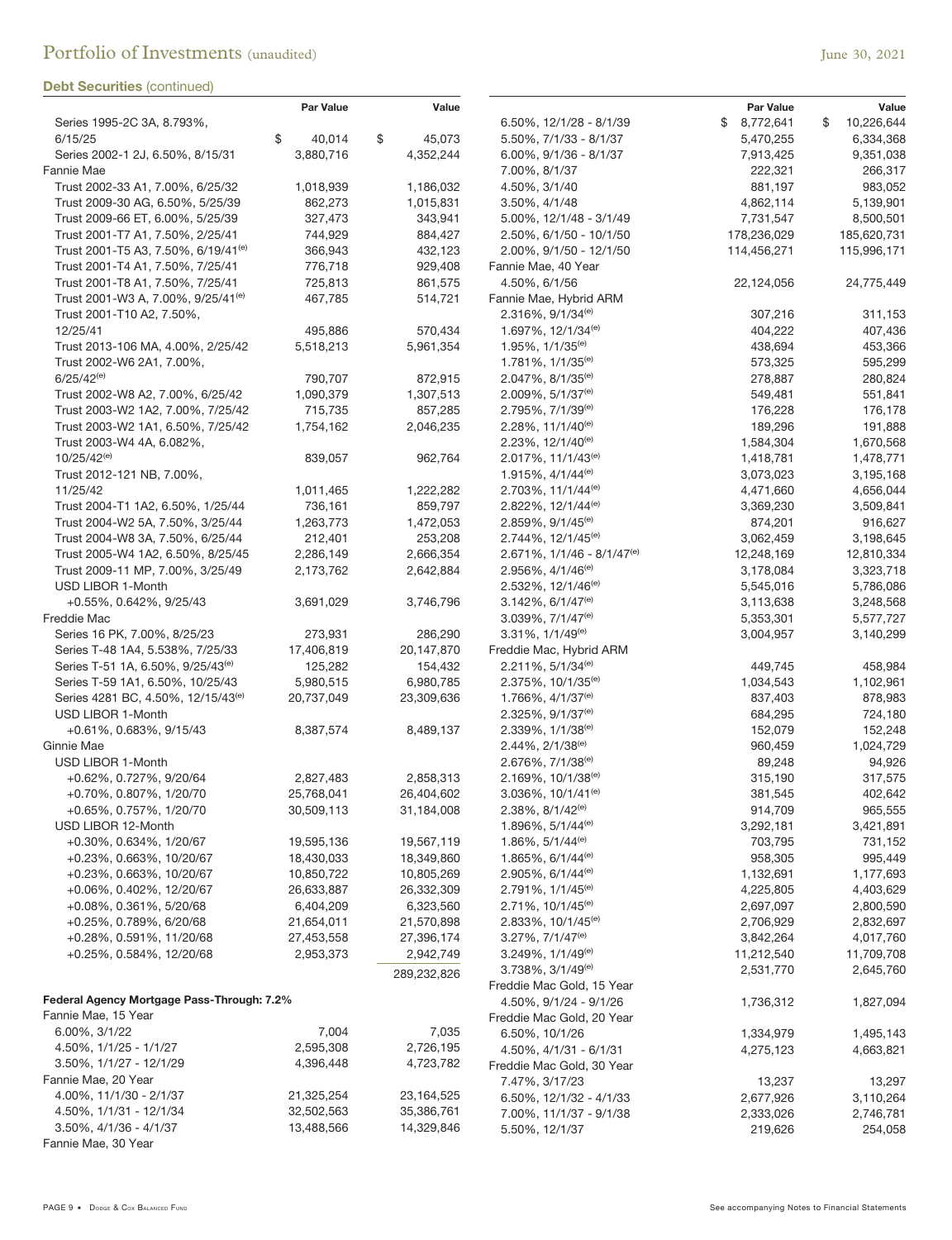**Debt Securities** (continued)

| <b>PUDI OCUMINIUS</b> (COMMINIUM)                 |                            |                          |
|---------------------------------------------------|----------------------------|--------------------------|
|                                                   | Par Value                  | Value                    |
| 6.00%, 2/1/39                                     | \$<br>688,794              | \$<br>799,609            |
| 4.50%, 9/1/41 - 6/1/42                            | 17,955,783                 | 19,971,287               |
| Freddie Mac Pool, 30 Year                         |                            |                          |
| 2.50%, 6/1/50 - 2/1/51<br>2.00%, 9/1/50           | 170,540,479<br>101,737,648 | 177,946,397              |
| Ginnie Mae, 30 Year                               |                            | 103,098,328              |
| 7.50%, 11/15/24 - 10/15/25                        | 157,589                    | 167,320                  |
| UMBS TBA, 30 Year                                 |                            |                          |
| 2.50%, 9/1/50                                     | 252,707,000                | 260,445,899              |
|                                                   |                            |                          |
|                                                   |                            | 1,120,411,107            |
|                                                   |                            | 1,409,643,933            |
|                                                   |                            | 1,702,707,622            |
| Corporate: 8.6%                                   |                            |                          |
| Financials: 2.7%                                  |                            |                          |
| Bank of America Corp.                             |                            |                          |
| $3.004\%$ , 12/20/23 <sup>(c)</sup>               | 15,589,000                 | 16,155,631               |
| 4.20%, 8/26/24                                    | 5,825,000                  | 6,385,570                |
| 4.45%, 3/3/26                                     | 3,970,000                  | 4,509,105                |
| 4.25%, 10/22/26                                   | 2,970,000                  | 3,353,616                |
| 4.183%, 11/25/27<br>Barclays PLC (United Kingdom) | 7,925,000                  | 8,879,149                |
| 4.375%, 9/11/24                                   | 18,275,000                 | 19,945,059               |
| 4.836%, 5/9/28                                    | 4,525,000                  | 5,086,935                |
| <b>BNP Paribas SA (France)</b>                    |                            |                          |
| 4.25%, 10/15/24                                   | 25,200,000                 | 27,899,863               |
| 4.375%, 9/28/25 <sup>(d)</sup>                    | 8,223,000                  | 9,099,004                |
| 4.625%, 3/13/27 <sup>(d)</sup>                    | 9,775,000                  | 11,030,766               |
| Boston Properties, Inc.                           |                            |                          |
| 3.80%, 2/1/24                                     | 5,000,000                  | 5,350,842                |
| 3.65%, 2/1/26                                     | 4,450,000                  | 4,903,396                |
| 3.25%, 1/30/31                                    | 5,850,000                  | 6,264,434                |
| Capital One Financial Corp.                       |                            |                          |
| 3.50%, 6/15/23                                    | 3,449,000                  | 3,646,723                |
| 4.20%, 10/29/25                                   | 10,175,000                 | 11,362,257               |
| Citigroup, Inc.                                   |                            |                          |
| USD LIBOR 3-Month                                 |                            |                          |
| +6.37%, 6.556%, 10/30/40(b)                       | 37,080,925                 | 41,426,809               |
| HSBC Holdings PLC (United Kingdom)                |                            |                          |
| $3.95\%, 5/18/24^{(c)}$<br>4.30%, 3/8/26          | 8,000,000                  | 8,498,267                |
| 6.50%, 5/2/36                                     | 11,462,000<br>23,805,000   | 12,928,412<br>32,844,149 |
| 6.50%, 9/15/37                                    | 3,265,000                  | 4,541,704                |
| JPMorgan Chase & Co                               |                            |                          |
| $8.75\%$ , 9/1/30 <sup>(b)</sup>                  | 25,692,000                 | 38,588,747               |
| 2.956%, 5/13/31(c)                                | 3,300,000                  | 3,466,672                |
| Lloyds Banking Group PLC (United                  |                            |                          |
| Kingdom)                                          |                            |                          |
| 4.50%, 11/4/24                                    | 12,750,000                 | 14,104,388               |
| 4.65%, 3/24/26                                    | 10,875,000                 | 12,311,198               |
| NatWest Group PLC (United Kingdom)                |                            |                          |
| 6.125%, 12/15/22                                  | 16,850,000                 | 18,129,232               |
| 1.642%, 6/14/27 <sup>(c)</sup>                    | 6,125,000                  | 6,124,234                |
| UniCredit SPA (Italy)                             |                            |                          |
| 7.296%, 4/2/34(c)(d)                              | 23,425,000                 | 28,164,346               |
| Unum Group                                        |                            |                          |
| 6.75%, 12/15/28                                   | 8,417,000                  | 10,741,268               |
| Wells Fargo & Co.                                 |                            |                          |
| 4.10%, 6/3/26                                     | 3,376,000                  | 3,791,215                |
| 4.30%, 7/22/27                                    | 16,645,000                 | 18,976,801               |
| $2.572\%$ , $2/11/31(c)$                          | 12,005,000                 | 12,423,534               |
|                                                   |                            | 410,933,326              |
|                                                   |                            |                          |

| Industrials: 5.4% |  |  |  |
|-------------------|--|--|--|
|-------------------|--|--|--|

AbbVie, Inc.



|                                                     | Par Value               | Value                    |
|-----------------------------------------------------|-------------------------|--------------------------|
| 4.05%, 11/21/39                                     | \$10,550,000            | \$<br>12,253,040         |
| Anheuser-Busch InBev SA/NV                          |                         |                          |
| (Belgium)                                           |                         |                          |
| 5.55%, 1/23/49                                      | 7,950,000               | 10,929,986               |
| AT&T, Inc.                                          |                         |                          |
| $3.50\%$ , 9/15/53 <sup>(d)</sup>                   | 39,285,000              | 39,468,482               |
| 3.65%, 9/15/59 <sup>(d)</sup><br>Bayer AG (Germany) | 6,687,000               | 6,781,277                |
| 4.25%, $12/15/25^{(d)}$                             | 6,600,000               | 7,354,687                |
| 4.375%, 12/15/28 <sup>(d)</sup>                     | 10,100,000              | 11,571,148               |
| British American Tobacco PLC (United                |                         |                          |
| Kingdom)                                            |                         |                          |
| 2.259%, 3/25/28                                     | 2,725,000               | 2,704,559                |
| 2.726%, 3/25/31                                     | 5,415,000               | 5,346,106                |
| 3.734%, 9/25/40                                     | 1,100,000               | 1,074,823                |
| 3.984%, 9/25/50                                     | 3,525,000               | 3,433,135                |
| Burlington Northern Santa Fe LLC <sup>(f)</sup>     |                         |                          |
| 5.72%, 1/15/24                                      | 1,490,802               | 1,586,410                |
| 5.629%, 4/1/24                                      | 4,059,319               | 4,318,030                |
| 5.342%, 4/1/24<br>Cemex SAB de CV (Mexico)          | 2,327,561               | 2,466,350                |
| 7.375%, 6/5/27 <sup>(d)</sup>                       | 5,000,000               | 5,644,000                |
| 5.20%, 9/17/30(d)                                   | 6,400,000               | 7,037,440                |
| 3.875%, 7/11/31 <sup>(d)</sup>                      | 7,050,000               | 7,166,325                |
| Charter Communications, Inc.                        |                         |                          |
| 4.50%, 6/1/33 <sup>(d)</sup>                        | 4,000,000               | 4,093,040                |
| 6.55%, 5/1/37                                       | 11,000,000              | 14,984,538               |
| 6.75%, 6/15/39                                      | 6,160,000               | 8,575,434                |
| 6.484%, 10/23/45                                    | 29,977,000              | 41,283,774               |
| 5.75%, 4/1/48                                       | 3,700,000               | 4,709,141                |
| Cigna Corp.                                         |                         |                          |
| 7.875%, 5/15/27                                     | 17,587,000              | 23,588,690               |
| Coca-Cola Co.                                       |                         |                          |
| 3.45%, 3/25/30<br>Cox Enterprises, Inc.             | 6,400,000               | 7,206,854                |
| $3.85\%$ , $2/1/25(d)$                              | 14,626,000              | 15,916,897               |
| 3.35%, 9/15/26(d)                                   | 3,400,000               | 3,692,083                |
| CVS Health Corp.                                    |                         |                          |
| 4.30%, 3/25/28                                      | 2,538,000               | 2,915,925                |
| 4.78%, 3/25/38                                      | 4,600,000               | 5,659,133                |
| 5.05%, 3/25/48                                      | 4,725,000               | 6,137,188                |
| Dillard's, Inc.                                     |                         |                          |
| 7.875%, 1/1/23                                      | 8,660,000               | 9,524,979                |
| 7.75%, 7/15/26                                      | 50,000                  | 60,594                   |
| 7.75%, 5/15/27                                      | 540,000                 | 652,684                  |
| 7.00%, 12/1/28                                      | 15,135,000              | 18,100,081               |
| Dow, Inc.                                           |                         |                          |
| 7.375%, 11/1/29<br>9.40%, 5/15/39                   | 12,725,000<br>5,677,000 | 17,697,711<br>10,011,476 |
| Elanco Animal Health, Inc.                          |                         |                          |
| 4.912%, 8/27/21                                     | 2,500,000               | 2,509,688                |
| 5.272%, 8/28/23                                     | 2,500,000               | 2,688,975                |
| 5.90%, 8/28/28                                      | 6,175,000               | 7,226,417                |
| Exxon Mobil Corp.                                   |                         |                          |
| 4.227%, 3/19/40                                     | 5,545,000               | 6,620,701                |
| 4.327%, 3/19/50                                     | 4,532,000               | 5,625,191                |
| FedEx Corp.                                         |                         |                          |
| 4.25%, 5/15/30                                      | 3,575,000               | 4,162,399                |
| 5.25%, 5/15/50                                      | 4,100,000               | 5,562,406                |
| Ford Motor Credit Co. LLC <sup>(f)</sup>            |                         |                          |
| 5.875%, 8/2/21                                      | 12,945,000              | 13,011,019               |
| 3.813%, 10/12/21                                    | 14,270,000              | 14,377,025               |
| 5.596%, 1/7/22                                      | 9,425,000               | 9,618,401                |
| 4.25%, 9/20/22                                      | 4,243,000               | 4,381,195                |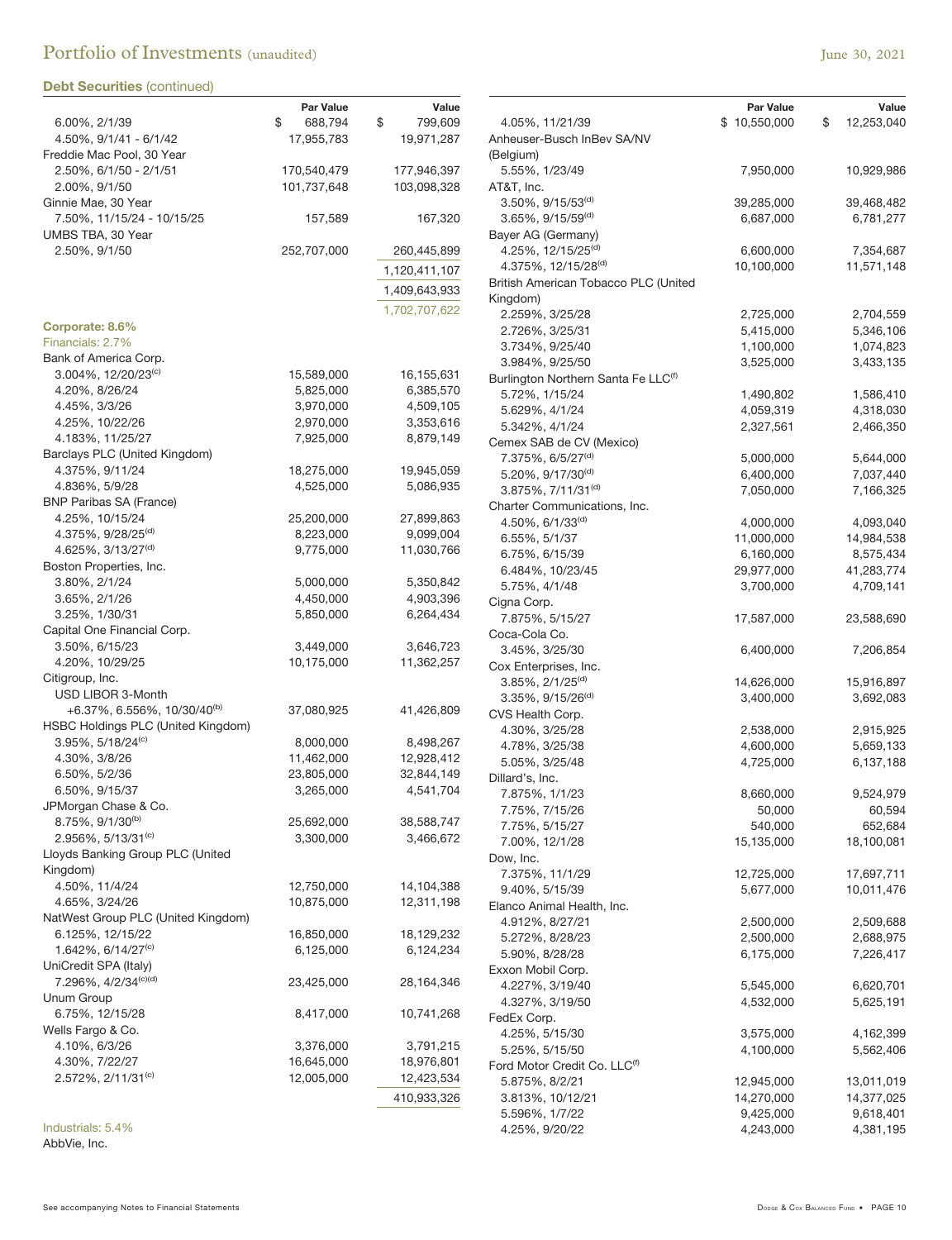**Debt Securities** (continued)

|                                               | <b>Par Value</b>        | Value           |
|-----------------------------------------------|-------------------------|-----------------|
| 4.14%, 2/15/23                                | \$<br>5,166,000         | \$<br>5,353,268 |
| 4.375%, 8/6/23                                | 3,405,000               | 3,595,680       |
| 3.81%, 1/9/24                                 | 9,000,000               | 9,410,670       |
| 3.375%, 11/13/25                              | 7,350,000               | 7,621,583       |
| HCA Healthcare, Inc.                          |                         |                 |
| 4.125%, 6/15/29                               | 2,700,000               | 3,040,406       |
| Imperial Brands PLC (United Kingdom)          |                         |                 |
| 4.25%, 7/21/25 <sup>(d)</sup>                 | 19,225,000              | 21,179,178      |
| 3.875%, 7/26/29(d)                            | 21,150,000              | 22,912,151      |
| Kinder Morgan, Inc.                           |                         |                 |
| 5.50%, 3/1/44                                 | 20,643,000              | 25,867,023      |
| 5.40%, 9/1/44                                 | 15,719,000              | 19,735,949      |
| Macy's, Inc.                                  |                         |                 |
| 6.70%, 7/15/34 <sup>(d)</sup>                 | 5,890,000               | 6,361,200       |
| Microchip Technology, Inc.                    |                         |                 |
| .983%, 9/1/24 <sup>(d)</sup>                  | 10,300,000              | 10,250,062      |
| Occidental Petroleum Corp.                    |                         |                 |
| 2.90%, 8/15/24                                | 7,900,000<br>15,450,000 | 8,077,750       |
| 3.20%, 8/15/26<br>Oracle Corp.                |                         | 15,565,875      |
| 3.60%, 4/1/50                                 | 8,288,000               | 8,510,553       |
| Prosus NV <sup>(f)</sup> (Netherlands)        |                         |                 |
| 5.50%, 7/21/25 <sup>(d)</sup>                 | 25,825,000              | 29,476,655      |
| 4.85%, 7/6/27 <sup>(d)</sup>                  | 14,200,000              | 16,160,452      |
| RELX PLC (United Kingdom)                     |                         |                 |
| 4.00%, 3/18/29                                | 5,400,000               | 6,133,489       |
| TC Energy Corp. (Canada)                      |                         |                 |
| 5.625%, 5/20/75 <sup>(b)(c)</sup>             | 20,570,000              | 22,267,025      |
| 5.30%, 3/15/77 <sup>(b)(c)</sup>              | 28,160,000              | 29,894,656      |
| 5.50%, 9/15/79(b)(c)                          | 6,850,000               | 7,466,500       |
| Telecom Italia SPA (Italy)                    |                         |                 |
| 5.303%, 5/30/24 <sup>(d)</sup>                | 14,663,000              | 16,051,586      |
| 7.20%, 7/18/36                                | 11,596,000              | 14,958,840      |
| 7.721%, 6/4/38                                | 8,212,000               | 11,195,173      |
| The Kraft Heinz Co.                           |                         |                 |
| 5.50%, 6/1/50                                 | 3,874,000               | 5,027,494       |
| The Williams Companies, Inc.                  |                         |                 |
| 3.50%, 11/15/30<br>T-Mobile U.S., Inc.        | 6,400,000               | 6,985,186       |
| 2.25%, 2/15/26 <sup>(d)</sup>                 | 6,800,000               | 6,851,000       |
| 3.375%, 4/15/29 <sup>(d)</sup>                | 6,500,000               | 6,707,958       |
| 3.875%, 4/15/30                               | 7,975,000               | 8,914,614       |
| $3.50\%$ , $4/15/31^{(d)}$                    | 6,525,000               | 6,750,439       |
| 4.375%, 4/15/40                               | 2,675,000               | 3,135,903       |
| 4.50%, 4/15/50                                | 1,775,000               | 2,113,551       |
| Ultrapar Participacoes SA (Brazil)            |                         |                 |
| 5.25%, 10/6/26 <sup>(d)</sup>                 | 12,050,000              | 13,255,000      |
| 5.25%, 6/6/29 <sup>(d)</sup>                  | 11,350,000              | 12,201,250      |
| Union Pacific Corp.                           |                         |                 |
| 6.176%, 1/2/31                                | 4,494,010               | 5,436,589       |
| Verizon Communications, Inc.                  |                         |                 |
| 4.272%, 1/15/36                               | 11,847,000              | 14,095,858      |
| Vodafone Group PLC (United                    |                         |                 |
| Kingdom)                                      |                         |                 |
| 7.00%, 4/4/79(b)(c)                           | 16,900,000              | 20,478,240      |
| Zoetis, Inc.                                  |                         |                 |
| 4.50%, 11/13/25                               | 4,095,000               | 4,640,493       |
|                                               |                         | 837,408,736     |
|                                               |                         |                 |
| Utilities: 0.5%                               |                         |                 |
| Dominion Energy, Inc.<br>5.75%, 10/1/54(b)(c) |                         |                 |
| Enel SPA (Italy)                              | 22,950,000              | 25,059,371      |
| 4.625%, $9/14/25(d)$                          | 5,000,000               | 5,670,728       |
|                                               |                         |                 |

|                                                             | Par Value     | Value             |
|-------------------------------------------------------------|---------------|-------------------|
| $6.80\%$ , 9/15/37 <sup>(d)</sup>                           | \$13,700,000  | \$<br>19,986,313  |
| $6.00\%$ , 10/7/39 <sup>(d)</sup>                           | 4,447,000     | 6,219,406         |
| The Southern Co.                                            |               |                   |
| 4.00%, 1/15/51(b)(c)                                        | 14,800,000    | 15,651,000        |
| $3.75\%$ , 9/15/51 <sup>(b)(c)</sup>                        | 7,500,000     | 7,548,000         |
|                                                             |               | 80,134,818        |
|                                                             |               | 1,328,476,880     |
| <b>Total Debt Securities</b>                                |               |                   |
| (Cost \$3,815,817,409)                                      |               | \$3,994,743,259   |
| <b>Equity-Linked Notes: 1.1%</b>                            |               |                   |
|                                                             | <b>Shares</b> | Value             |
| <b>Communication Services: 0.7%</b>                         |               |                   |
| Media & Entertainment: 0.7%                                 |               |                   |
| Facebook, Inc., 1/25/2022 <sup>(a)(d)(g)</sup>              | 325,000       | \$101,500,349     |
| <b>Information Technology: 0.4%</b>                         |               |                   |
| Software & Services: 0.4%                                   |               |                   |
| Microsoft Corp., 1/25/2022(a)(d)(g)                         | 280,000       | 67,049,828        |
| <b>Total Equity-Linked Notes</b>                            |               |                   |
| (Cost \$141,851,545)                                        |               | \$168,550,177     |
| <b>Short-Term Investments: 3.7%</b>                         |               |                   |
|                                                             | Par Value/    |                   |
|                                                             | <b>Shares</b> | Value             |
| <b>Repurchase Agreements: 3.3%</b>                          |               |                   |
| Fixed Income Clearing Corporation <sup>(h)</sup>            |               |                   |
| 0.000%, dated 6/30/21, due 7/1/21,                          |               |                   |
| maturity value \$512,969,000                                | \$512,969,000 | \$<br>512,969,000 |
|                                                             |               |                   |
| <b>Money Market Fund: 0.4%</b>                              |               |                   |
| <b>State Street Institutional</b>                           |               |                   |
| U.S. Government Money Market Fund                           |               |                   |
| - Premier Class                                             | 61,957,522    | 61,957,522        |
| <b>Total Short-Term Investments</b><br>(Cost \$574,926,522) |               | s<br>574,926,522  |
| <b>Total Investments In Securities</b>                      |               |                   |
| (Cost \$11,027,628,894)                                     | 101.4%        | \$15,721,591,430  |
| <b>Other Assets Less Liabilities</b>                        | (1.4)%        | (211, 720, 006)   |
|                                                             |               |                   |
| <b>Net Assets</b>                                           | 100.0%        | \$15,509,871,424  |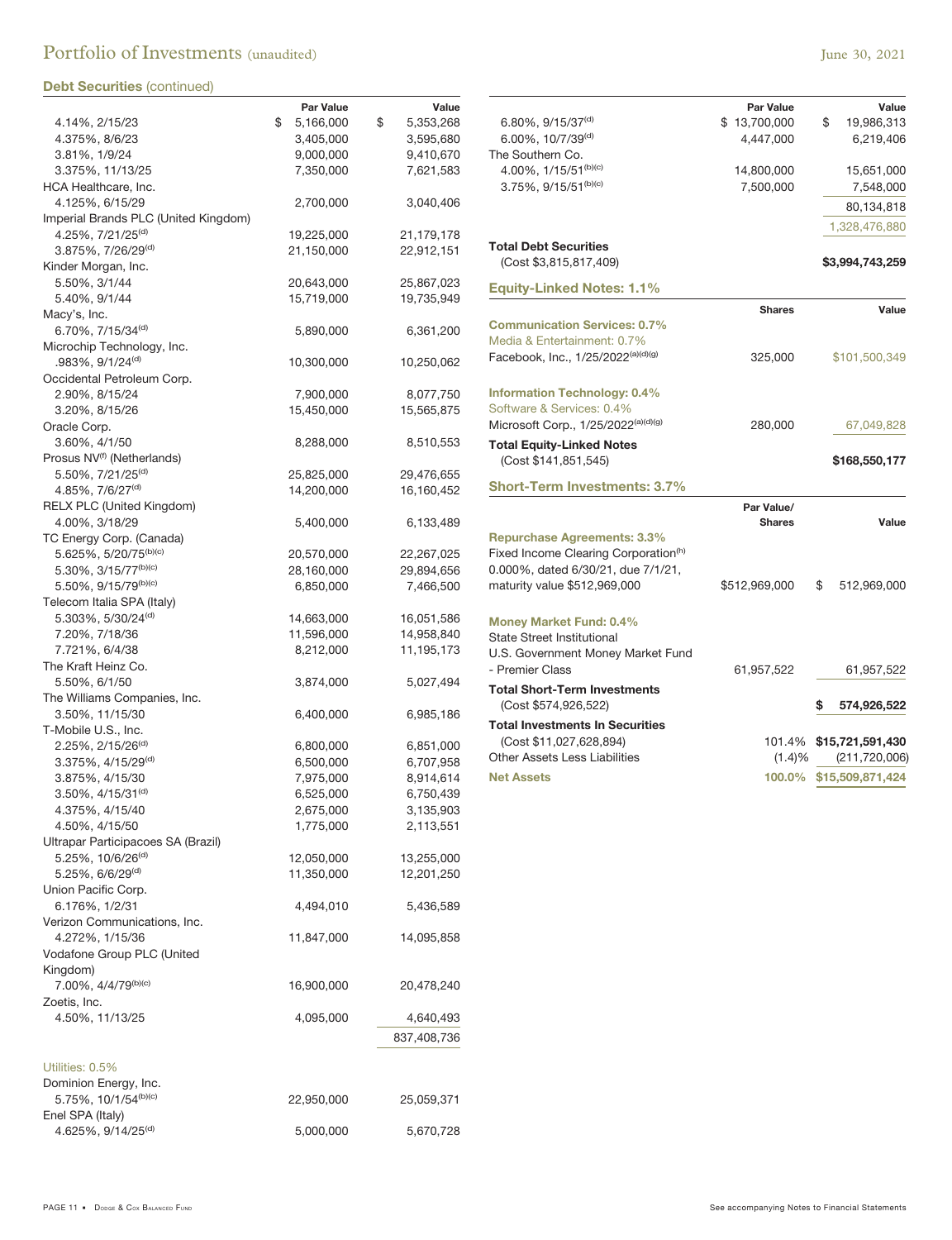- (a) Non-income producing<br>(b) Hybrid cocurity: character
- (b) Hybrid security: characteristics of both a debt and equity security.<br>(c) Variable rate security: fixed to float security pave an initial fixed in
- Variable rate security: fixed-to-float security pays an initial fixed interest rate and will pay a floating interest rate established at a predetermined time in the future. The interest rate shown is the rate as of period end.
- (d) Security exempt from registration under Rule 144A of the Securities Act of 1933. The security may be resold in transactions exempt from registration, normally to qualified institutional buyers.
- (e) Variable rate security: interest rate is determined by the interest rates of underlying pool of assets that collateralize the security. The interest rate of the security may change due to a change in the interest rates or the composition of underlying pool of assets. The interest rate shown is the rate as of period end.
- (f) Subsidiary (see below)
- (g) Equity-linked notes issued by Goldman Sachs. The Facebook, Inc. and Microsoft Corp. equity-linked notes provide exposure to the price of their underlying common stock, subject to a cap of \$340.00 and \$250.00 respectively.
- (h) Repurchase agreement is collateralized by U.S. Treasury Notes 0.125%, 9/30/22-10/31/22. Total collateral value is \$523,228,461.

In determining a company's country designation, the Fund generally references the country of incorporation. In cases where the Fund considers the country of incorporation to be a "jurisdiction of convenience" chosen primarily for tax purposes or in other limited circumstances, the Fund uses the country designation of an appropriate broad-based market index. In those cases, two countries are listed—the country of incorporation and the country designated by an appropriate index, respectively.

Debt securities are grouped by parent company unless otherwise noted. Actual securities may be issued by the listed parent company or one of its subsidiaries.

Debt securities with floating interest rates are linked to the referenced benchmark; the interest rate shown is the rate as of period end.

Futures Contracts

| <b>Description</b>                    | Number of<br>Contracts | Expiration<br>Date | <b>Notional</b><br>Amount | Value /<br><b>Unrealized</b><br>Appreciation/<br>(Depreciation) |
|---------------------------------------|------------------------|--------------------|---------------------------|-----------------------------------------------------------------|
| E-Mini S&P 500 Index- Short Position  | (2,965)                | 9/17/21            | \$(635,784,950)           | \$(7,707,429)                                                   |
| <b>Written Call Options Contracts</b> |                        |                    |                           |                                                                 |

| <b>Common Stocks</b>       | Counterparty    | <b>Number of Shares</b> | <b>Notional Amount</b> | <b>Exercise</b><br>Price | <b>Expiration</b><br>Date | Value          |
|----------------------------|-----------------|-------------------------|------------------------|--------------------------|---------------------------|----------------|
| Bank of America Corp.      | Goldman Sachs   | (4.400.000)             | \$(181, 412, 000)      | 50.00                    | 1/20/23                   | \$ (9,743,294) |
| Booking Holdings, Inc.     | Barclays        | (33,000)                | (72.206.970)           | 3,000.00                 | 1/20/23                   | (3, 178, 968)  |
| ConocoPhillips             | Barclays        | (1,400,000)             | (85, 260, 000)         | 70.00                    | 1/20/23                   | (7, 448, 165)  |
| Goldman Sachs Group, Inc.  | Barclays        | (250.000)               | (94.882.500)           | 440.00                   | 6/17/22                   | (4,011,607)    |
| Occidental Petroleum Corp. | <b>JPMorgan</b> | (4.000.000)             | (125.200.000)          | 37.00                    | 1/20/23                   | (22, 363, 724) |
| Schlumberger, Ltd.         | Barclays        | (2,800,000)             | (89,628,000)           | 37.50                    | 1/20/23                   | (10, 815, 333) |

\$(57,561,091)

- ADR: American Depositary Receipt
- ARM: Adjustable Rate Mortgage
- CMBS: Commercial Mortgage-Backed Security

CMO: Collateralized Mortgage Obligation

DUS: Delegated Underwriting and Servicing

GO: General Obligation

RB: Revenue Bond

REMIC: Real Estate Mortgage Investment Conduit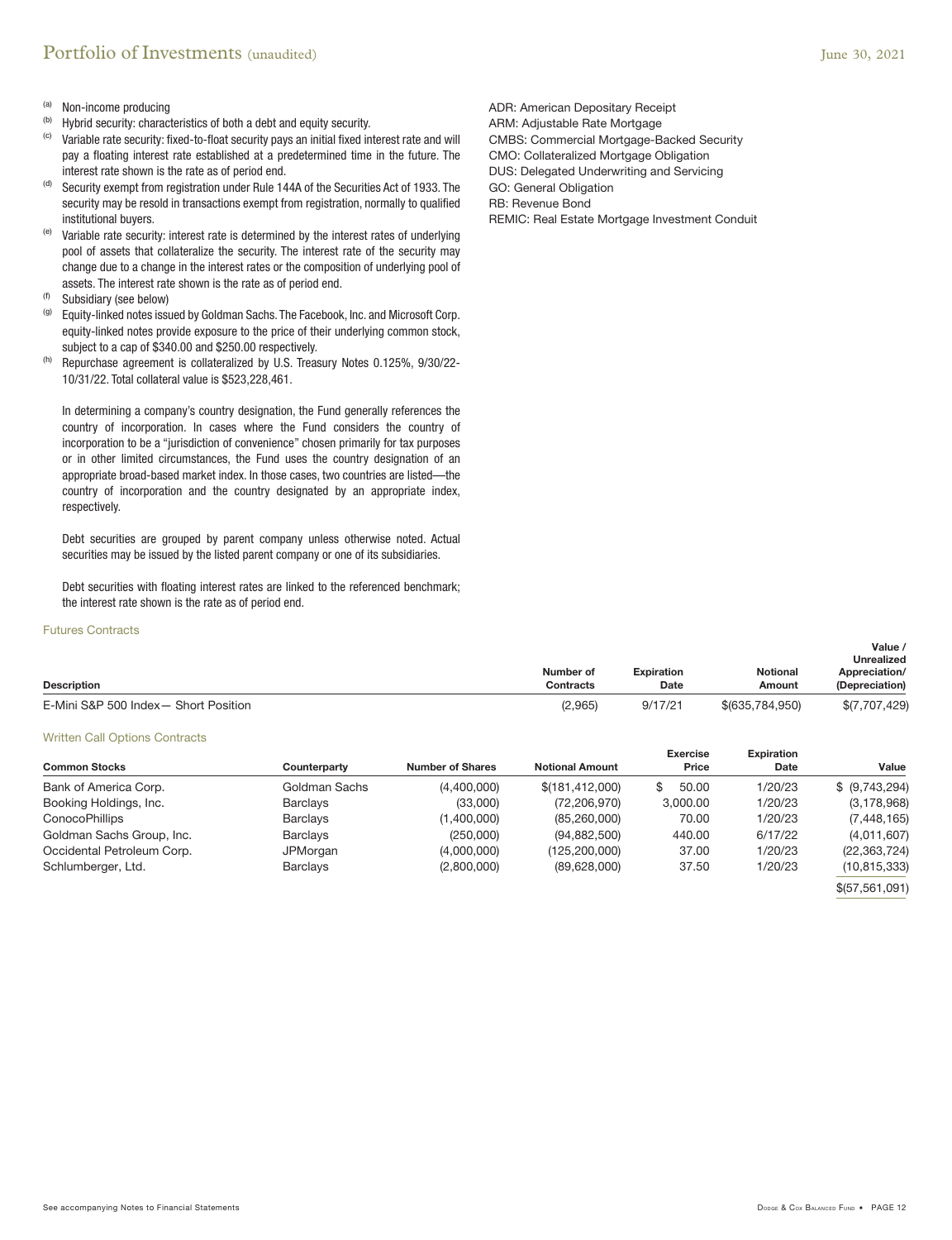### Statement of Assets and Liabilities (unaudited)

### Statement of Changes in Net Assets (unaudited)

|                                                             | June 30, 2021    |
|-------------------------------------------------------------|------------------|
| <b>Assets:</b>                                              |                  |
| Investments in securities, at value (cost \$11,027,628,894) | \$15,721,591,430 |
| Deposits with broker for options contracts                  | 57,990,000       |
| Deposits with broker for futures contracts                  | 32,615,000       |
| Receivable for investments sold                             | 406,132,165      |
| Receivable for Fund shares sold                             | 4,542,584        |
| Dividends and interest receivable                           | 38,574,908       |
| Prepaid expenses and other assets                           | 42,784           |
|                                                             | 16,261,488,871   |
| Liabilities:                                                |                  |
| Cash received as collateral for TBA securities              | 260,000          |
| Options written, at value (premiums received \$55,475,251)  | 57,561,091       |
| Payable for variation margin for futures contracts          | 978,450          |
| Payable for investments purchased                           | 677,937,910      |
| Payable for Fund shares redeemed                            | 7,611,698        |
| Management fees payable                                     | 6,392,536        |
| Accrued expenses                                            | 875,762          |
|                                                             | 751,617,447      |
| <b>Net Assets</b>                                           | \$15,509,871,424 |
| <b>Net Assets Consist of:</b>                               |                  |
| Paid in capital                                             | \$9,892,544,355  |
| Distributable earnings                                      | 5,617,327,069    |
|                                                             | \$15,509,871,424 |
| Fund shares outstanding (par value \$0.01 each, unlimited   |                  |
| shares authorized)                                          | 133,381,551      |
| Net asset value per share                                   | \$<br>116.28     |

### Statement of Operations (unaudited)

|                                                                         | <b>Six Months Ended</b><br>June 30, 2021 |
|-------------------------------------------------------------------------|------------------------------------------|
| <b>Investment Income:</b>                                               |                                          |
| Dividends (net of foreign taxes of \$3,812,875)                         | \$.<br>100,474,079                       |
| Interest                                                                | 66,148,836                               |
|                                                                         | 166,622,915                              |
| <b>Expenses:</b>                                                        |                                          |
| Management fees                                                         | 37,462,426                               |
| Custody and fund accounting fees                                        | 123,043                                  |
| Transfer agent fees                                                     | 1,225,113                                |
| Professional services                                                   | 120,459                                  |
| Shareholder reports                                                     | 55,193                                   |
| Registration fees                                                       | 101,120                                  |
| <b>Trustees fees</b>                                                    | 202,394                                  |
| Miscellaneous                                                           | 327,473                                  |
|                                                                         | 39,617,221                               |
| Net Investment Income                                                   | 127,005,694                              |
| <b>Realized and Unrealized Gain (Loss):</b><br>Net realized gain (loss) |                                          |
| Investments in securities                                               | 1,041,656,238                            |
| <b>Futures contracts</b>                                                | (135, 474, 036)                          |
| Foreign currency transactions                                           | 30.747                                   |
| Net change in unrealized appreciation/depreciation                      |                                          |
| Investments in securities                                               | 1,258,307,107                            |
| <b>Futures contracts</b>                                                | 18,170,883                               |
| Options written                                                         | (2,085,840)                              |
| Net realized and unrealized gain                                        | 2,180,605,099                            |
| <b>Net Change in Net Assets From Operations</b>                         | \$2,307,610,793                          |

|                                                              | <b>Six Months Ended</b><br>June 30, 2021 | <b>Year Ended</b><br>December 31, 2020 |
|--------------------------------------------------------------|------------------------------------------|----------------------------------------|
| <b>Operations:</b>                                           |                                          |                                        |
| Net investment income                                        | \$<br>127,005,694                        | \$<br>310,171,962                      |
| Net realized gain (loss)                                     | 906,212,949                              | 823,188,896                            |
| Net change in unrealized                                     |                                          |                                        |
| appreciation/depreciation                                    | 1,274,392,150                            | (310, 826, 238)                        |
|                                                              | 2.307.610.793                            | 822,534,620                            |
| <b>Distributions to Shareholders:</b><br>Total distributions | (322, 369, 232)                          | (975, 104, 073)                        |
| <b>Fund Share Transactions:</b>                              |                                          |                                        |
| Proceeds from sale of shares                                 | 600,119,992                              | 782,441,953                            |
| Reinvestment of distributions                                | 304,290,016                              | 919,867,584                            |
| Cost of shares redeemed                                      | (1,490,007,316)                          | (3, 186, 075, 999)                     |
| Net change from Fund share                                   |                                          |                                        |
| transactions                                                 | (585, 597, 308)                          | (1,483,766,462)                        |
| Total change in net assets                                   | 1,399,644,253                            | (1,636,335,915)                        |
| <b>Net Assets:</b>                                           |                                          |                                        |
| Beginning of period                                          | 14,110,227,171                           | 15,746,563,086                         |
| End of period                                                | \$15,509,871,424                         | \$14,110,227,171                       |
| <b>Share Information:</b>                                    |                                          |                                        |
| Shares sold                                                  | 5,399,132                                | 8,410,405                              |
| Distributions reinvested                                     | 2,723,748                                | 9,827,469                              |
| Shares redeemed                                              | (13, 376, 479)                           | (34, 586, 852)                         |
| Net change in shares outstanding                             | (5,253,599)                              | (16, 348, 978)                         |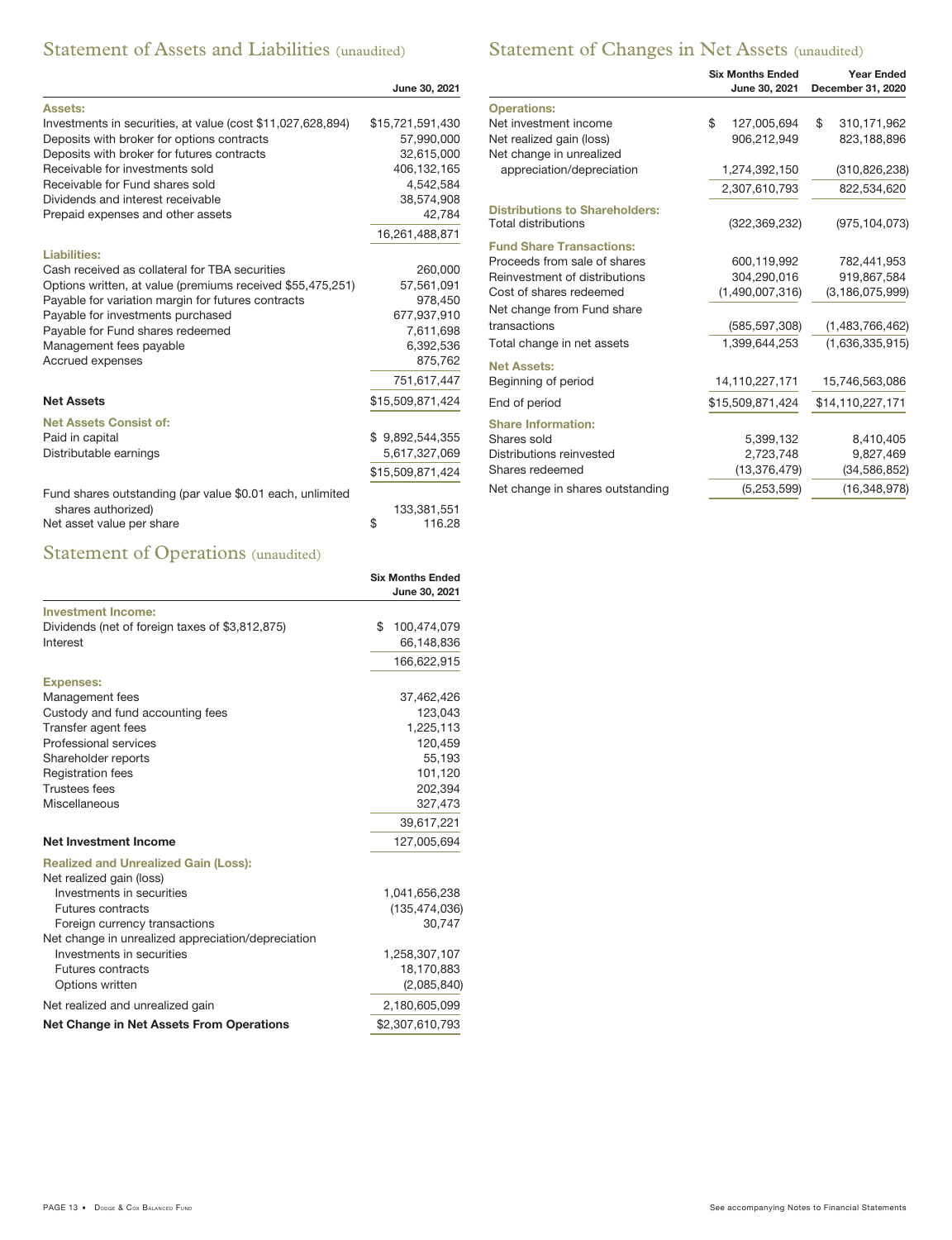### **Note 1: Organization and Significant Accounting Policies**

Dodge & Cox Balanced Fund (the "Fund") is one of the series constituting the Dodge & Cox Funds (the "Trust" or the "Funds"). The Trust is organized as a Delaware statutory trust and is registered under the Investment Company Act of 1940, as amended, as an open-end management investment company. The Fund commenced operations on June 26, 1931, and seeks regular income, conservation of principal, and an opportunity for long-term growth of principal and income. Risk considerations and investment strategies of the Fund are discussed in the Fund's Prospectus.

The Fund is an investment company and follows the accounting and reporting guidance issued in Topic 946 by the Financial Accounting Standards Board. The financial statements have been prepared in conformity with accounting principles generally accepted in the United States of America, which require the use of estimates and assumptions by management. Actual results may differ from those estimates. Significant accounting policies are as follows:

Security valuation The Fund's net assets are normally valued as of the scheduled close of trading on the New York Stock Exchange (NYSE), generally 4 p.m. Eastern Time, each day that the NYSE is open for business.

Portfolio securities for which market quotes are readily available are valued at market value. Listed securities, for example, are generally valued using the official quoted close price or the last sale on the exchange that is determined to be the primary market for the security.

Debt securities, certain preferred stocks, equity-linked notes and derivatives traded over-the-counter are valued using prices received from independent pricing services which utilize dealer quotes, recent transaction data, pricing models, and other inputs to arrive at marketbased valuations. Pricing models may consider quoted prices for similar securities, interest rates, cash flows (including prepayment speeds), and credit risk. Exchange-traded derivatives are valued at the settlement price determined by the relevant exchange. Short-term securities less than 60 days to maturity may be valued at amortized cost if amortized cost approximates current value. Mutual funds are valued at their respective net asset values. Security values are not discounted based on the size of the Fund's position and may differ from the value a Fund receives upon sale of the securities. All securities held by the Fund are denominated in U.S. dollars.

If market quotations are not readily available or if normal valuation procedures produce valuations that are deemed unreliable or inappropriate under the circumstances existing at the time, the investment will be valued at fair value as determined in good faith by or under the direction of the Fund's Board of Trustees. The Board of Trustees has appointed Dodge & Cox, the Fund's investment manager, to make fair value determinations in accordance with the Dodge & Cox Funds Valuation Policies ("Valuation Policies"), subject to Board oversight. Dodge & Cox has established a Pricing Committee that is comprised of representatives from Treasury, Legal, Compliance, and Operations. The Pricing Committee is responsible for implementing the Valuation Policies, including determining the fair value of securities and other investments when necessary. The Pricing Committee considers relevant indications of value that are reasonably available to it in determining the fair value assigned to a particular security, such as the value of similar financial instruments, trading volumes, contractual restrictions on disposition, related corporate actions, and changes in economic conditions. In doing so, the Pricing Committee employs various methods for calibrating fair valuation approaches, including a regular review of key inputs and assumptions, back-testing, and review of any related market activity.

Valuing securities through a fair value determination involves greater reliance on judgment than valuation of securities based on readily available market quotations. In some instances, lack of information and uncertainty as to the significance of information may lead to a conclusion that a prior valuation is the best indication of a security's value. When fair value pricing is employed, the prices of securities used by the Fund to calculate its net asset value may differ from quoted or published prices for the same securities.

Security transactions, investment income, expenses, and distributions Security transactions are recorded on the trade date. Realized gains and losses on securities sold are determined on the basis of identified cost.

Dividend income and corporate action transactions are recorded on the ex-dividend date, or when the Fund first learns of the dividend/ corporate action if the ex-dividend date has passed. Non-cash dividends, if any, are recorded at the fair market value of the securities received. Dividends characterized as return of capital for U.S. tax purposes are recorded as a reduction of cost of investments and/or realized gain.

Interest income is recorded on the accrual basis. Interest income includes coupon interest, amortization of premium and accretion of discount on debt securities, and gain/loss on paydowns. The ability of the issuers of the debt securities held by the Fund to meet their obligations may be affected by economic developments in a specific industry, state, or region. Debt obligations may be placed on nonaccrual status and related interest income may be reduced by ceasing current accruals and writing off interest receivables when the collection of all or a portion of interest has become doubtful. A debt obligation is removed from non-accrual status when the issuer resumes interest payments or when collectibility of interest is reasonably assured.

Expenses are recorded on the accrual basis. Some expenses of the Trust can be directly attributed to a specific series. Expenses which cannot be directly attributed are allocated among the Funds in the Trust using methodologies determined by the nature of the expense.

Distributions to shareholders are recorded on the ex-dividend date.

Foreign taxes The Fund may be subject to foreign taxes which may be imposed by certain countries in which the Fund invests. The Fund endeavors to record foreign taxes based on applicable foreign tax law. Withholding taxes are incurred on certain foreign dividends and are accrued at the time the associated dividend is recorded. The Fund files withholding tax reclaims in certain jurisdictions to recover a portion of amounts previously withheld. The Fund records a reclaim receivable based on, among other things, a jurisdiction's legal obligation to pay reclaims as well as payment history and market convention. In consideration of recent decisions rendered by European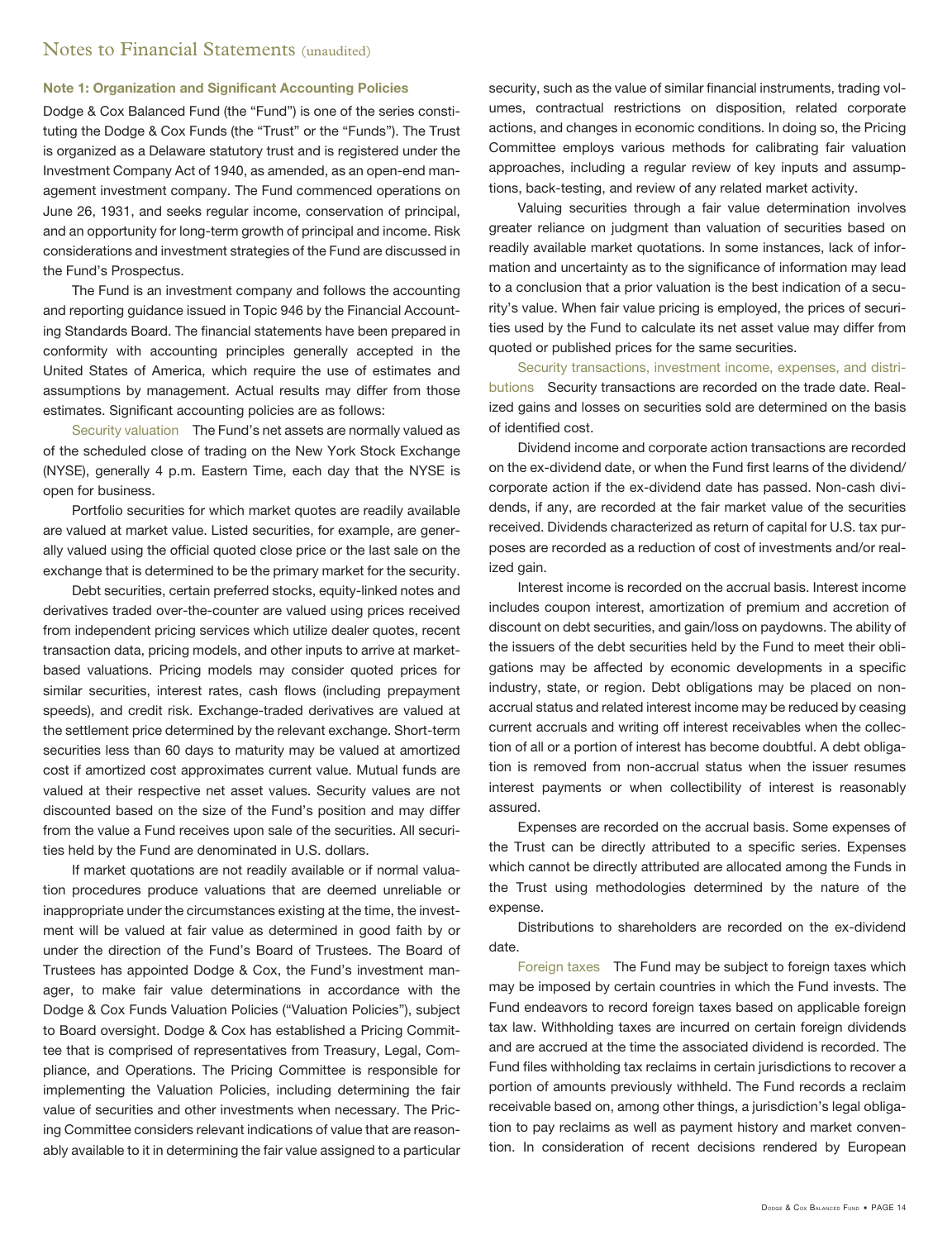courts, the Fund has filed for additional reclaims related to prior years. A corresponding receivable is established when both the amount is known and significant contingencies or uncertainties regarding collectability are removed. These amounts, if any, are reported in dividends and interest receivable in the Statement of Assets and Liabilities. Expenses incurred related to filing EU reclaims are recorded on the accrual basis in professional services in the Statement of Operations. Expenses that are contingent upon successful EU reclaims are recorded in professional services in the Statement of Operations once the amount is known.

Repurchase agreements Repurchase agreements are transactions under which a Fund purchases a security from a dealer counterparty and agrees to resell the security to that counterparty on a specified future date at the same price, plus a specified interest rate. The Fund's repurchase agreements are secured by U.S. government or agency securities. It is the Fund's policy that its custodian take possession of the underlying collateral securities, the fair value of which exceeds the principal amount of the repurchase transaction, including accrued interest, at all times. In the event of default by the counterparty, the Fund has the contractual right to liquidate the collateral securities and to apply the proceeds in satisfaction of the obligation.

Equity-linked note An equity-linked note is a structured security with a return linked to one or more underlying reference equity securities. Changes in the market value of equity-linked notes are recorded as unrealized appreciation or depreciation and realized gains or losses are recorded upon the sale or maturity of the notes in the Statement of Operations within investments in securities. The risks of investing in equity-linked notes include unfavorable price movements in the underlying securities and the credit risk of the issuing financial institution. Equity-linked notes may be more volatile and less liquid than other investments held by the Fund.

To-Be-Announced securities The Fund may purchase mortgage-related securities on a to-be-announced ("TBA") basis at a fixed price, with payment and delivery on a scheduled future date beyond the customary settlement period for such securities. The Fund may choose to extend the settlement through a "dollar roll" transaction in which it sells the mortgage-related securities to a dealer and simultaneously agrees to purchase similar securities for future delivery at a predetermined price. The Fund accounts for TBA dollar rolls as purchase and sale transactions.

Indemnification Under the Trust's organizational documents, its officers and trustees are indemnified against certain liabilities arising out of the performance of their duties to the Trust. In addition, in the normal course of business the Trust enters into contracts that provide general indemnities to other parties. The Trust's maximum exposure under these arrangements is unknown, as this would involve future claims that may be made against the Trust that have not yet occurred.

### **Note 2: Valuation Measurements**

Various inputs are used in determining the value of the Fund's investments. These inputs are summarized in the three broad levels listed below.

- **Example 1: Quoted prices in active markets for identical securities**
- Level 2: Other significant observable inputs (including quoted prices for similar securities, market indices, interest rates, credit risk, forward exchange rates, etc.)
- **Level 3: Significant unobservable inputs (including Fund manage**ment's assumptions in determining the fair value of investments)

The inputs or methodology used for valuing securities are not necessarily an indication of the risk associated with investing in those securities.

The following is a summary of the inputs used to value the Fund's holdings at June 30, 2021:

| Classification                | <b>LEVEL 1</b><br>(Quoted Prices) | LEVEL <sub>2</sub><br>(Other Significant<br>Observable Inputs) |
|-------------------------------|-----------------------------------|----------------------------------------------------------------|
| <b>Securities</b>             |                                   |                                                                |
| <b>Common Stocks</b>          |                                   |                                                                |
| <b>Communication Services</b> | \$1,621,710,092                   | \$                                                             |
| <b>Consumer Discretionary</b> | 368,528,912                       |                                                                |
| <b>Consumer Staples</b>       | 128,765,478                       |                                                                |
| Energy                        | 905,870,060                       |                                                                |
| Financials                    | 2,597,200,183                     |                                                                |
| <b>Health Care</b>            | 2,213,413,413                     |                                                                |
| Industrials                   | 786,388,896                       |                                                                |
| Information Technology        | 2,029,580,428                     |                                                                |
| <b>Materials</b>              | 81,514,044                        |                                                                |
| <b>Preferred Stocks</b>       |                                   |                                                                |
| Financials                    |                                   | 250,399,966                                                    |
| <b>Equity-Linked Notes</b>    |                                   |                                                                |
| <b>Communication Services</b> |                                   | 101,500,349                                                    |
| Information Technology        |                                   | 67,049,828                                                     |
| <b>Debt Securities</b>        |                                   |                                                                |
| U.S. Treasury                 |                                   | 794,903,108                                                    |
| Government-Related            |                                   | 168,655,649                                                    |
| Securitized                   |                                   | 1,702,707,622                                                  |
| Corporate                     |                                   | 1,328,476,880                                                  |
| Short-Term Investments        |                                   |                                                                |
| Repurchase Agreements         |                                   | 512,969,000                                                    |
| Money Market Fund             | 61,957,522                        |                                                                |
| <b>Total Securities</b>       | \$10,794,929,028                  | \$4,926,662,402                                                |
| <b>Other Investments</b>      |                                   |                                                                |
| <b>Futures Contracts</b>      |                                   |                                                                |
| Depreciation                  | \$<br>(7,707,429)                 | - \$                                                           |
| Written Call Option Contracts |                                   | (57, 561, 091)                                                 |

#### **Note 3: Derivative Instruments**

The Fund may use derivatives either to minimize the impact of certain risks to one or more of its investments (as a ''hedging technique'') or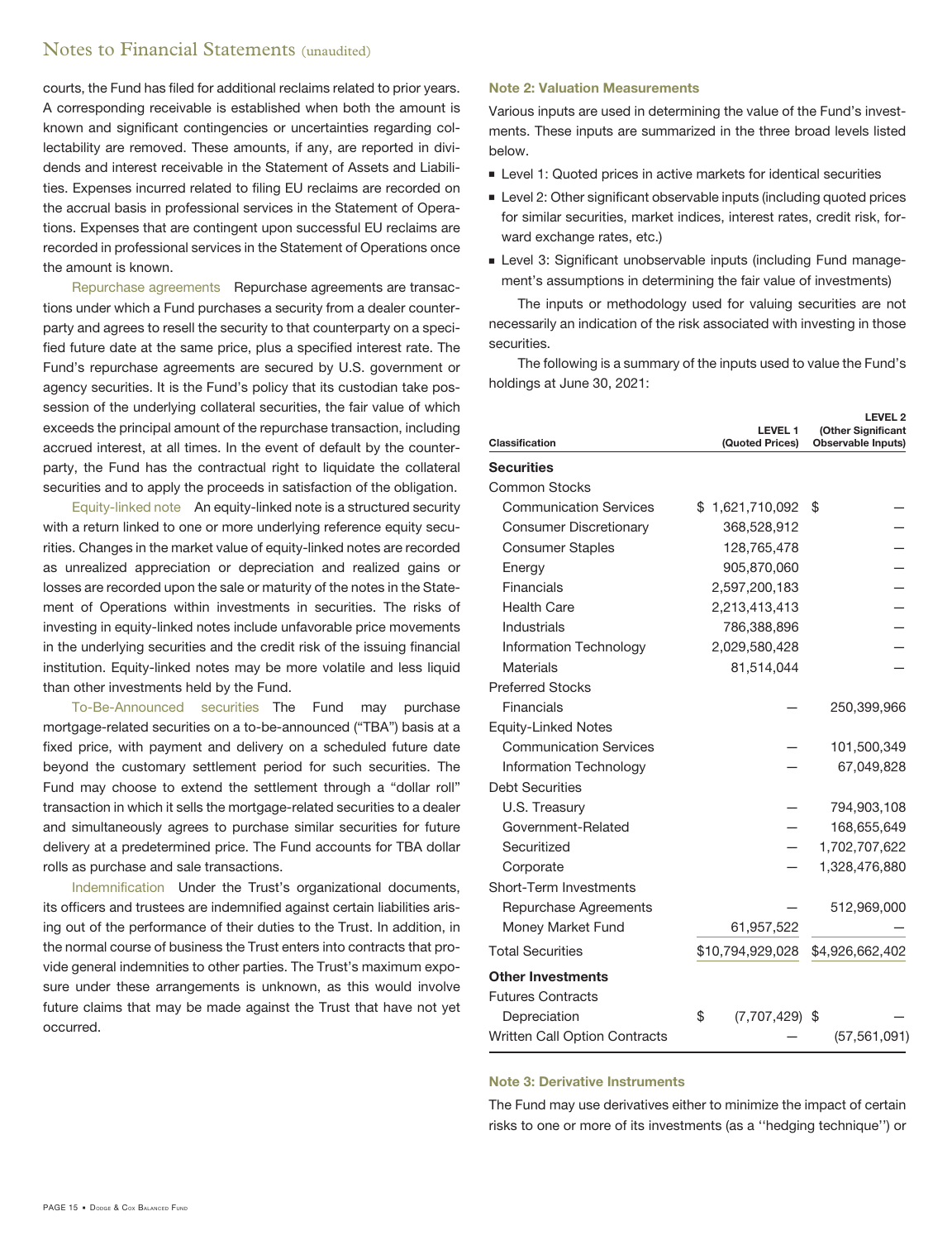to implement its investment strategy. A derivative is a financial instrument whose value is derived from a security, currency, interest rate, index, or other financial instrument.

Covered equity call options written In return for the payment of an upfront premium, the buyer of a an equity call option has the right (but not the obligation) to buy a referenced stock at a predetermined strike price or to receive a payment equal to the profit from buying at the strike price or selling at the market price. If the Fund writes an equity call option, it records the premium it receives as a liability in the Statement of Assets and Liabilities. The liability is adjusted daily to reflect the current market value of the option. If an option is exercised, the premium is added to the proceeds from the sale of the underlying reference stock in determining realized gain or loss. If an option expires unexercised, the premium received is treated as a realized gain. If an option is closed, the difference between the premium received and the cost of the closing transaction is treated as realized gain or loss. Changes in the value of an open equity call option written are recorded as unrealized appreciation or depreciation and any realized gains or losses are recorded at the closing or expiration of the option in the Statement of Operations.

If the Fund writes a covered equity call option, it foregoes the opportunity to gain from increases in the price of the underlying stock above the sum of the premium and the strike price, but retains the risk of loss should the price of the underlying stock decline.

The Fund wrote over-the-counter covered equity call options referencing single stocks in order to express its opinion about the future value of the stock.

Futures contracts Futures contracts involve an obligation to purchase or sell (depending on whether the Fund has entered a long or short futures contract, respectively) an asset at a future date, at a price set at the time of the contract. Futures contracts are exchangetraded. Upon entering into a futures contract, the Fund is required to deposit an amount of cash or liquid assets (referred to as "initial margin") in a segregated account with the clearing broker. Subsequent payments (referred to as "variation margin") to and from the clearing broker are made on a daily basis based on changes in the market value of the contract. Changes in the market value of open futures contracts are recorded as unrealized appreciation or depreciation in the Statement of Operations. Realized gains and losses on futures contracts are recorded in the Statement of Operations at the closing or expiration of the contracts. Cash deposited with a broker as initial margin is recorded in the Statement of Assets and Liabilities. A receivable and/or payable to brokers for daily variation margin is also recorded in the Statement of Assets and Liabilities.

Investments in futures contracts may include certain risks, which may be different from, and potentially greater than, those of the underlying securities. To the extent the Fund uses futures, it is exposed to additional volatility and potential losses resulting from leverage.

The Fund used short equity index futures contracts to reduce the exposure of the Fund's equity allocation to a general downturn in the equity markets.

Additional derivative information The following identifies the location on the Statement of Assets and Liabilities and values of the Fund's derivative instruments categorized by primary underlying risk exposure.

|                                  | Equity<br><b>Derivatives</b> |
|----------------------------------|------------------------------|
| <b>Liabilities</b>               |                              |
| Futures contracts <sup>(a)</sup> | \$7,707,429                  |
| Options written                  | 57,561,091                   |
|                                  | \$65,268,520                 |

(a) Includes cumulative appreciation (depreciation). Only the current day's variation margin is reported in the Statement of Assets and Liabilities.

The following summarizes the effect of derivative instruments on the Statement of Operations, categorized by primary underlying risk exposure.

|                                                    | Equity<br><b>Derivatives</b> |
|----------------------------------------------------|------------------------------|
| Net realized gain (loss)                           |                              |
| <b>Futures contracts</b>                           | \$(135, 474, 036)            |
| Net change in unrealized appreciation/depreciation |                              |
| <b>Futures contracts</b>                           | 18.170.883                   |
| Options written                                    | (2,085,840)                  |
|                                                    | 16.085.043                   |

The following summarizes the range of volume in the Fund's derivative instruments during the six months ended June 30, 2021.

| <b>Derivative</b>        |                                   | % of Net Assets |
|--------------------------|-----------------------------------|-----------------|
| <b>Futures contracts</b> | USD notional value                | $5 - 7%$        |
| Options written          | USD delta adjusted notional value | $0 - 2\%$       |

The Fund may enter into various over-the-counter derivative contracts governed by International Swaps and Derivatives Association master agreements ("ISDA agreements"). The Fund's ISDA agreements, which are separately negotiated with each dealer counterparty, specify (i) events of default and other events permitting a party to terminate some or all of the contracts thereunder and (ii) the process by which those contracts will be valued for purposes of determining termination payments. If some or all of the contracts under a master agreement are terminated because of an event of default or similar event, the values of all terminated contracts must be netted to determine a single payment owed by one party to the other. To the extent amounts owed to the Fund by its counterparties are not collateralized, the Fund is at risk of those counterparties' nonperformance. The Fund attempts to mitigate counterparty credit risk by entering into contracts only with counterparties it believes to be of good credit quality, by exchanging collateral, and by monitoring the financial stability of those counterparties.

For financial reporting purposes, the Fund does not offset assets and liabilities that are subject to a master netting arrangement in the Statement of Assets and Liabilities.

The Fund's ability to net assets and liabilities and to offset collateral pledged or received is based on contractual netting/offset provisions in the ISDA agreements. The following table presents the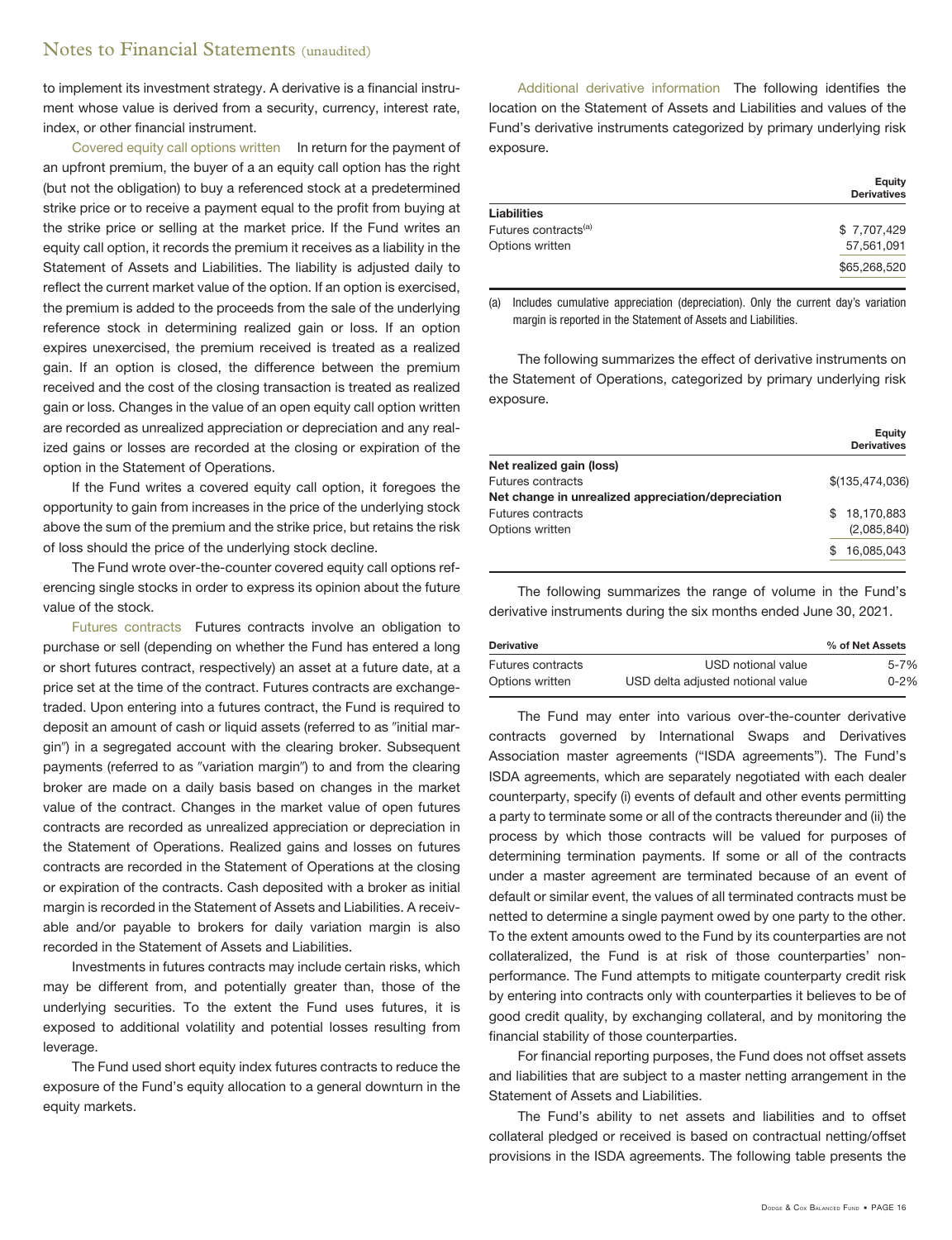Fund's net exposure to each counterparty for derivatives that are subject to enforceable master netting arrangements as of June 30, 2021.

|                 | Gross<br>Amount of<br>Recognized | Gross<br>Amount of<br>Recognized | Cash<br><b>Collateral</b><br>Pledged / |                           |
|-----------------|----------------------------------|----------------------------------|----------------------------------------|---------------------------|
| Counterparty    | Assets                           | Liabilities                      | (Received) <sup>(a)</sup>              | Net Amount <sup>(b)</sup> |
| <b>Barclays</b> |                                  | $$-$ \$(25,454,073) \$25,454,073 |                                        | \$                        |
| Goldman Sachs   |                                  | (9.743.294)                      | 9.540.000                              | (203, 294)                |
| JPMorgan        |                                  | (22, 363, 724)                   | 22,260,000                             | (103, 724)                |
|                 |                                  | \$(57,561,091) \$57,254,073      |                                        | \$ (307,018)              |

 $(a)$  Cash collateral pledged/(received) in excess of derivative assets/liabilities is not presented in this table.The total cash collateral is presented on the Fund's Statement of Assets and Liabilities.

(b) Represents the net amount receivable from (payable to) the counterparty in the event of a default.

#### **Note 4: Related Party Transactions**

Management fees Under a written agreement approved by a unanimous vote of the Board of Trustees, the Fund pays a management fee monthly at an annual rate of 0.50% of the Fund's average daily net assets to Dodge & Cox, investment manager of the Fund.

Fund officers and trustees All officers and two of the trustees of the Trust are officers or employees of Dodge & Cox. The Trust pays a fee only to those trustees who are not affiliated with Dodge & Cox.

### **Note 5: Income Tax Information and Distributions to Shareholders**

A provision for federal income taxes is not required since the Fund intends to continue to qualify as a regulated investment company under Subchapter M of the Internal Revenue Code and distribute all of its taxable income to shareholders. Distributions are determined in accordance with income tax regulations, and such amounts may differ from net investment income and realized gains for financial reporting purposes. The Fund may also designate a portion of the amount paid to redeeming shareholders as a distribution for tax purposes. Financial reporting records are adjusted for permanent book to tax differences at year end to reflect tax character. Book to tax differences are primarily due to differing treatments of wash sales, foreign currency realized gain (loss), U.S. Treasury inflation-protected securities, certain corporate action transactions, derivatives, and distributions.

Distributions during the periods noted below were characterized as follows for federal income tax purposes:

|                        | <b>Six Months Ended</b><br>June 30, 2021 | <b>Year Ended</b><br>December 31, 2020 |                       |  |
|------------------------|------------------------------------------|----------------------------------------|-----------------------|--|
| Ordinary income        | 154,453,317                              | \$                                     | 363,084,389           |  |
|                        | $$1.143$ per share)                      |                                        | $(\$2.559$ per share) |  |
| Long-term capital gain | 167.915.915                              | S                                      | 612,019,684           |  |
|                        | $$1.231$ per share)                      |                                        | $($4.482$ per share)  |  |

The components of distributable earnings on a tax basis are reported as of the Fund's most recent year end. At December 31, 2020, the tax basis components of distributable earnings were as follows:

| Undistributed ordinarv income        | 29.264.576      |
|--------------------------------------|-----------------|
| Undistributed long-term capital gain | 167.801.392     |
| Net unrealized appreciation          | 3.435.019.540   |
| Total distributable earnings         | \$3.632.085.508 |

At June 30, 2021, unrealized appreciation and depreciation for investments and derivatives based on cost for federal income tax purposes were as follows:

| Tax cost                    | \$10,966,714,599 |  |  |
|-----------------------------|------------------|--|--|
| Unrealized appreciation     | 4.933.111.843    |  |  |
| Unrealized depreciation     | (188, 028, 281)  |  |  |
| Net unrealized appreciation | 4,745,083,562    |  |  |

Fund management has reviewed the tax positions for open periods (three years and four years, respectively, from filing the Fund's Federal and State tax returns) as applicable to the Fund, and has determined that no provision for income tax is required in the Fund's financial statements.

#### **Note 6: Loan Facilities**

Pursuant to an exemptive order issued by the Securities and Exchange Commission (SEC), the Fund may participate in an interfund lending facility (Facility). The Facility allows the Fund to borrow money from or loan money to the Funds. Loans under the Facility are made for temporary or emergency purposes, such as to fund shareholder redemption requests. Interest on borrowings is the average of the current repurchase agreement rate and the bank loan rate. There was no activity in the Facility during the period.

All Funds in the Trust participate in a \$500 million committed credit facility (Line of Credit) with State Street Bank and Trust Company, to be utilized for temporary or emergency purposes to fund shareholder redemptions or for other short-term liquidity purposes. The maximum amount available to the Fund is \$250 million. Each Fund pays an annual commitment fee on its pro-rata portion of the Line of Credit. For the six months ended June 30, 2021, the Fund's commitment fee amounted to \$44,516 and is reflected as a Miscellaneous Expense in the Statement of Operations. Interest on borrowings is charged at the prevailing rate. There were no borrowings on the Line of Credit during the period.

#### **Note 7: Purchases and Sales of Investments**

For the six months ended June 30, 2021, purchases and sales of securities, other than short-term securities and U.S. government securities, aggregated \$1,653,232,959 and \$3,255,009,530, respectively. For the six months ended June 30, 2021, purchases and sales of U.S. government securities aggregated \$2,513,892,185 and \$2,052,862,280, respectively.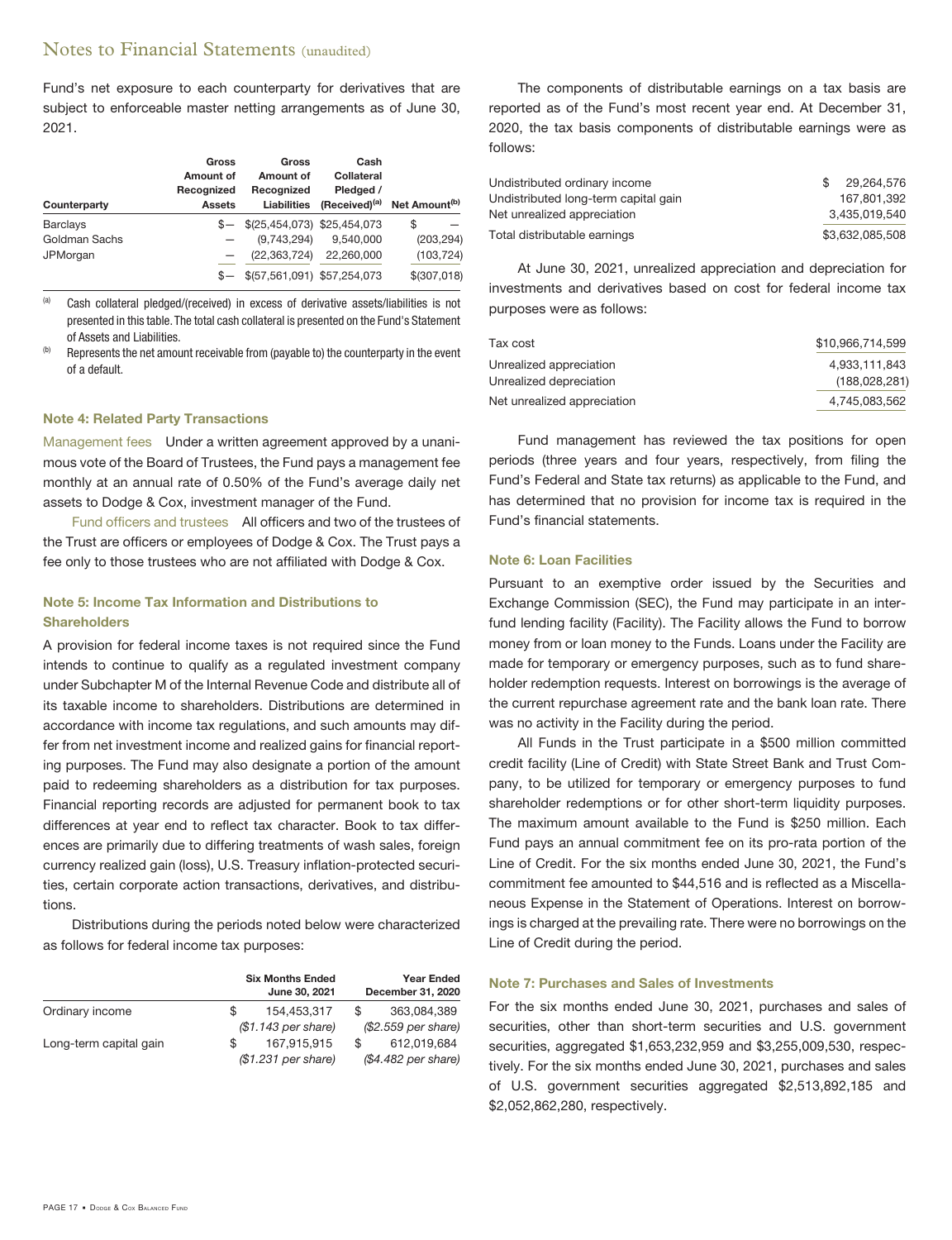#### **Note 8: New Accounting Guidance**

In March 2020, the Financial Accounting Standards Board issued Accounting Standards Update (ASU) No. 2020-04, Reference Rate Reform (Topic 848) – Facilitation of the Effects of Reference Rate Reform on Financial Reporting. The amendments in the ASU provide optional temporary financial reporting relief from the effect of certain types of contract modifications due to the planned discontinuation of the London Interbank Offered Rate and other interbank-offered based reference rates as of the end of 2021. The ASU is effective for certain reference rate-related contract modifications that occur during the period March 12, 2020 through December 31, 2022. Management has reviewed the requirements and believes the adoption of this ASU will not have a material impact on the financial statements.

### **Note 9: Subsequent Events**

Fund management has determined that no material events or transactions occurred subsequent to June 30, 2021, and through the date of the Fund's financial statements issuance, which require additional disclosure in the Fund's financial statements.

### Financial Highlights (unaudited)

| <b>Selected Data and Ratios</b><br>(for a share outstanding throughout each period) | <b>Six Months</b><br>Ended June 30, | Year Ended December 31, |          |          |          |          |
|-------------------------------------------------------------------------------------|-------------------------------------|-------------------------|----------|----------|----------|----------|
|                                                                                     | 2021                                | 2020                    | 2019     | 2018     | 2017     | 2016     |
| Net asset value, beginning of period                                                | \$101.78                            | \$101.60                | \$93.27  | \$107.00 | \$103.35 | \$94.42  |
| Income from investment operations:                                                  |                                     |                         |          |          |          |          |
| Net investment income                                                               | 0.94                                | 2.19 <sup>(a)</sup>     | 2.48     | 2.20     | 2.28     | 2.34     |
| Net realized and unrealized gain (loss)                                             | 15.93                               | 5.03                    | 15.35    | (7.00)   | 10.45    | 12.89    |
| Total from investment operations                                                    | 16.87                               | 7.22                    | 17.83    | (4.80)   | 12.73    | 15.23    |
| Distributions to shareholders from:                                                 |                                     |                         |          |          |          |          |
| Net investment income                                                               | (0.96)                              | (2.22)                  | (2.46)   | (2.01)   | (2.29)   | (2.34)   |
| Net realized gain                                                                   | (1.41)                              | (4.82)                  | (7.04)   | (6.92)   | (6.79)   | (3.96)   |
| <b>Total distributions</b>                                                          | (2.37)                              | (7.04)                  | (9.50)   | (8.93)   | (9.08)   | (6.30)   |
| Net asset value, end of period                                                      | \$116.28                            | \$101.78                | \$101.60 | \$93.27  | \$107.00 | \$103.35 |
| Total return                                                                        | 16.68%                              | 7.85%                   | 19.62%   | (4.61)%  | 12.59%   | 16.55%   |
| Ratios/supplemental data:                                                           |                                     |                         |          |          |          |          |
| Net assets, end of period (millions)                                                | \$15,510                            | \$14,110                | \$15,747 | \$14,181 | \$16,387 | \$15,382 |
| Ratio of expenses to average net assets                                             | $0.53\%$ <sup>(b)</sup>             | 0.53%                   | 0.53%    | 0.53%    | 0.53%    | 0.53%    |
| Ratio of net investment income to average net assets                                | $1.69\%$ <sup>(b)</sup>             | $2.29\%$ <sup>(a)</sup> | 2.46%    | 2.06%    | 2.12%    | 2.41%    |
| Portfolio turnover rate                                                             | 29%                                 | 54%                     | 35%      | 24%      | 19%      | 24%      |

(a) Net investment income per share includes significant amounts received for EU reclaims related to prior years, which amounted to approximately \$0.11 per share. Excluding such amounts, the ratio of net investment income to average net assets would have been 2.17%.

(b) Annualized

See accompanying Notes to Financial Statements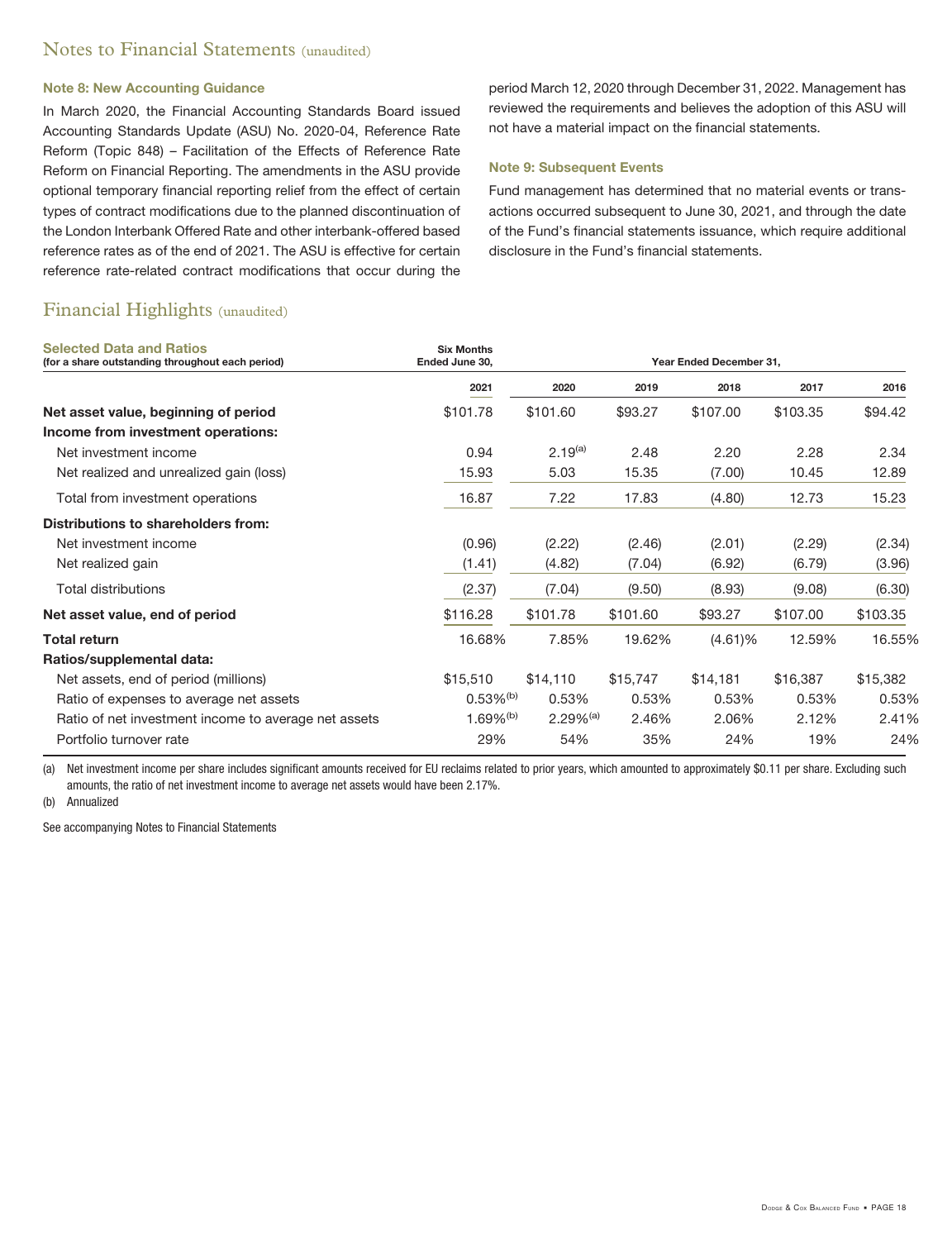### Fund Holdings

The Fund provides a complete list of its holdings on a quarterly basis by filing the lists with the SEC on Form N-CSR (as of the end of the second and fourth quarters) and on Part F of Form N-PORT (as of the end of the first and third quarters). Shareholders may view the Fund's Forms N-CSR and Part F of N-PORT on the SEC's website at sec.gov. A list of the Fund's quarter-end holdings is also available at dodgeandcox.com on or about the 15th day following each quarter end and remains available on the website until the list is updated for the subsequent quarter.

### Proxy Voting

For a free copy of the Fund's proxy voting policies and procedures, please call 800-621-3979, visit the Fund's website at dodgeandcox.com, or visit the SEC's website at sec.gov. Information regarding how the Fund voted proxies relating to portfolio securities during the most recent 12-month period ended June 30 is also available at dodgeandcox.com or shareholders may view the Fund's Form N-PX at sec.gov.

### Household Mailings

The Fund routinely mails shareholder reports and summary prospectuses to shareholders and, on occasion, proxy statements. In order to reduce the volume of mail, when possible, only one copy of these documents will be sent to shareholders who are part of the same family and share the same residential address.

If you have a direct account with the Funds and you do not want the mailing of shareholder reports and summary prospectuses combined with other members in your household, contact the Funds at 800-621-3979. Your request will be implemented within 30 days.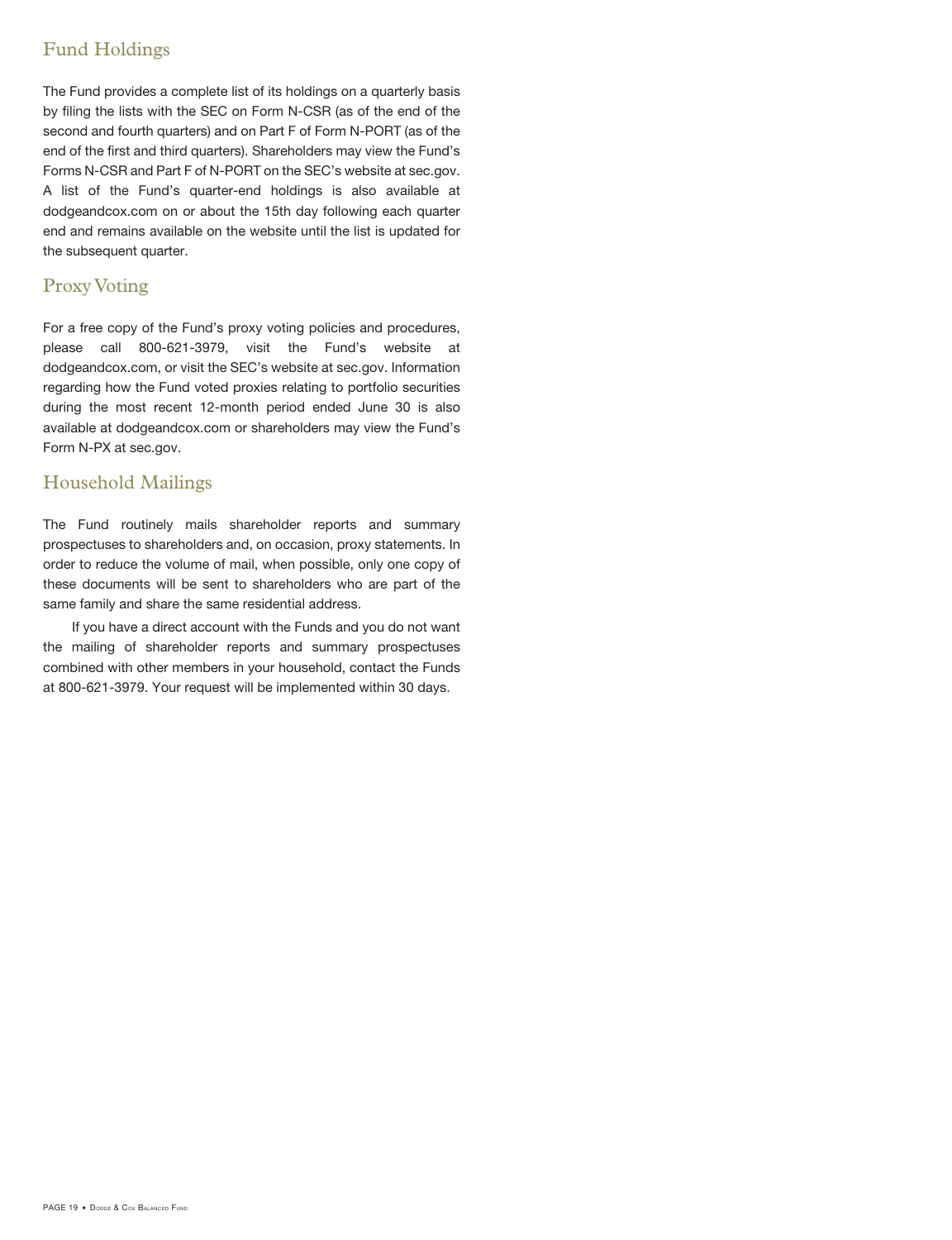This Page Intentionally Left Blank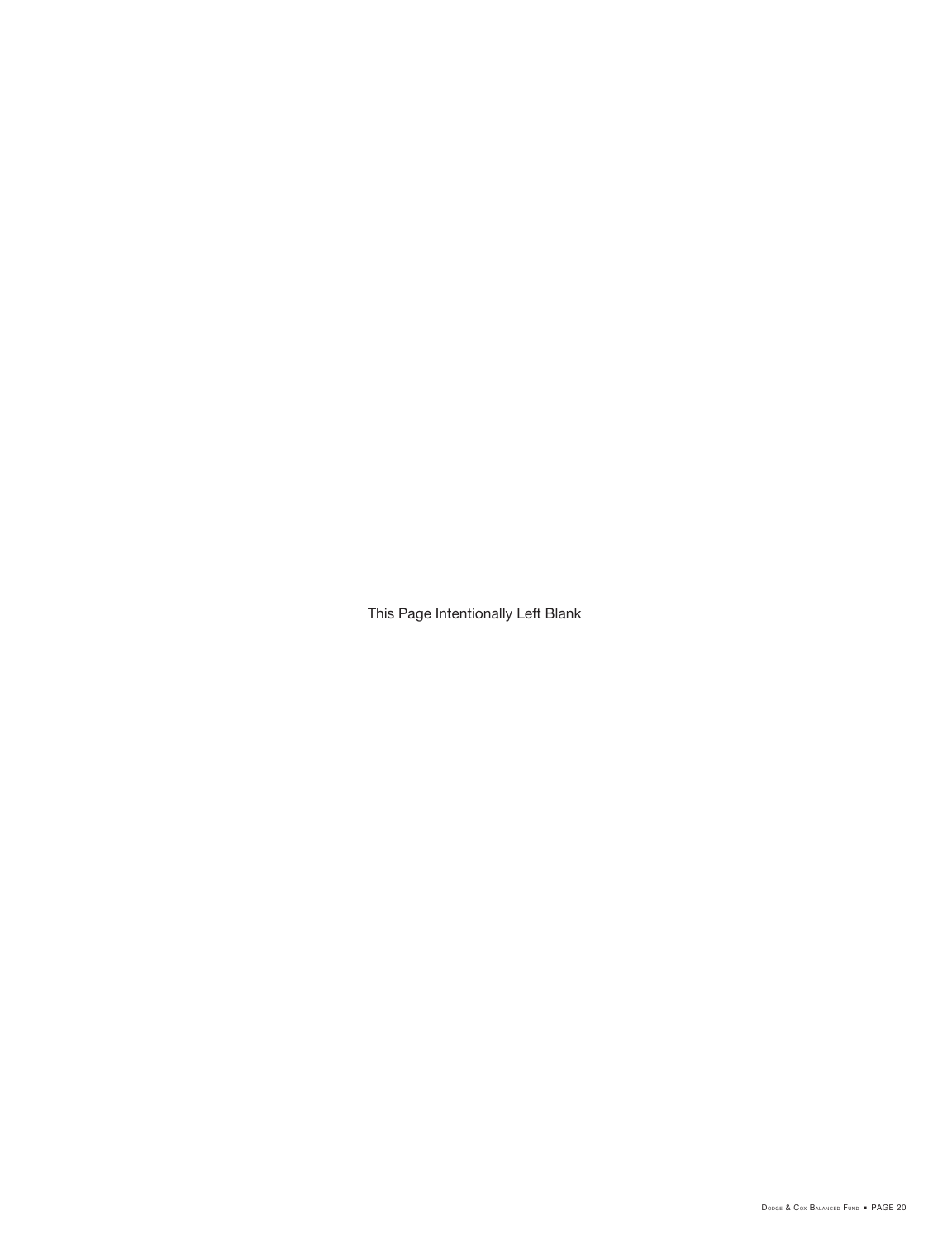This Page Intentionally Left Blank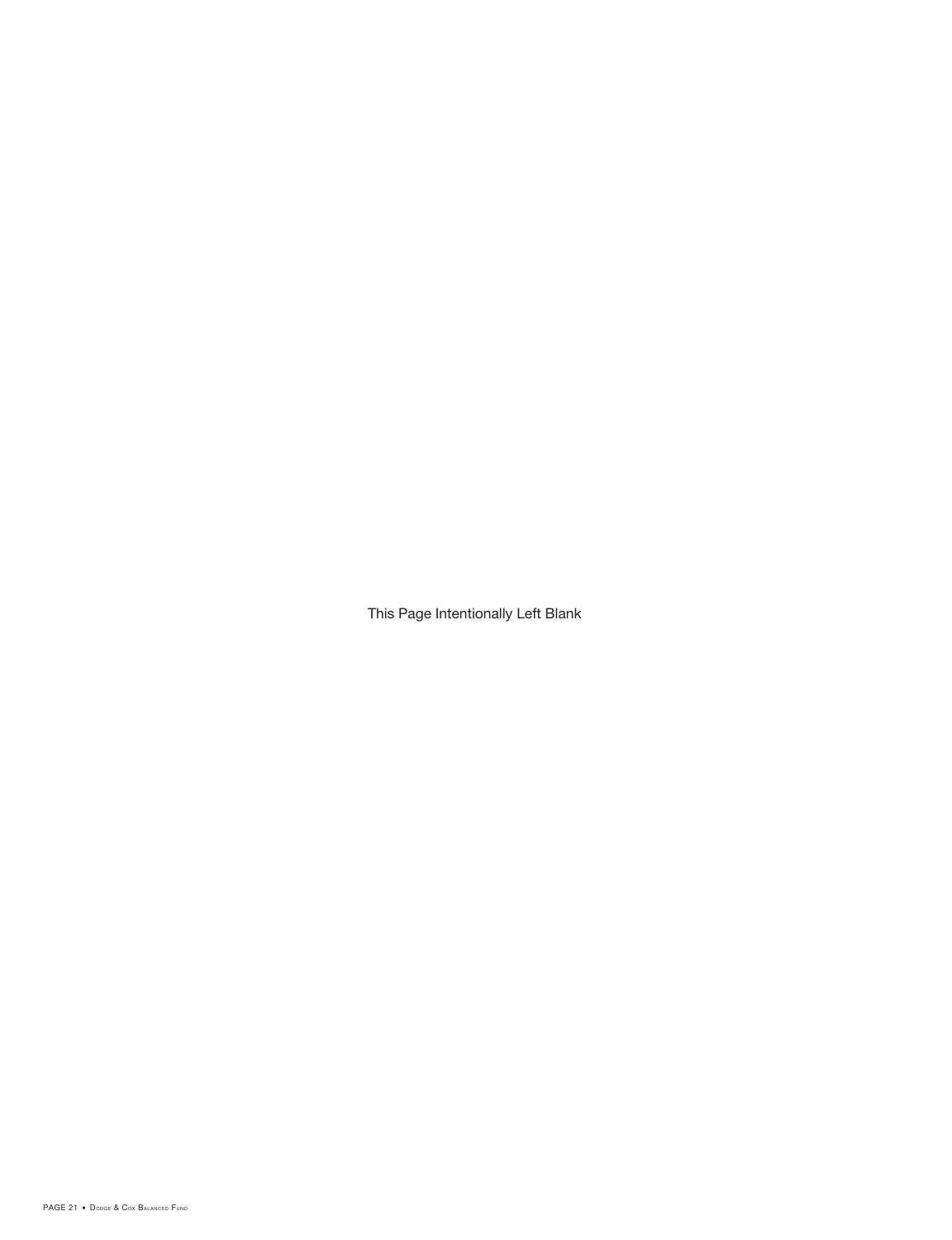This Page Intentionally Left Blank